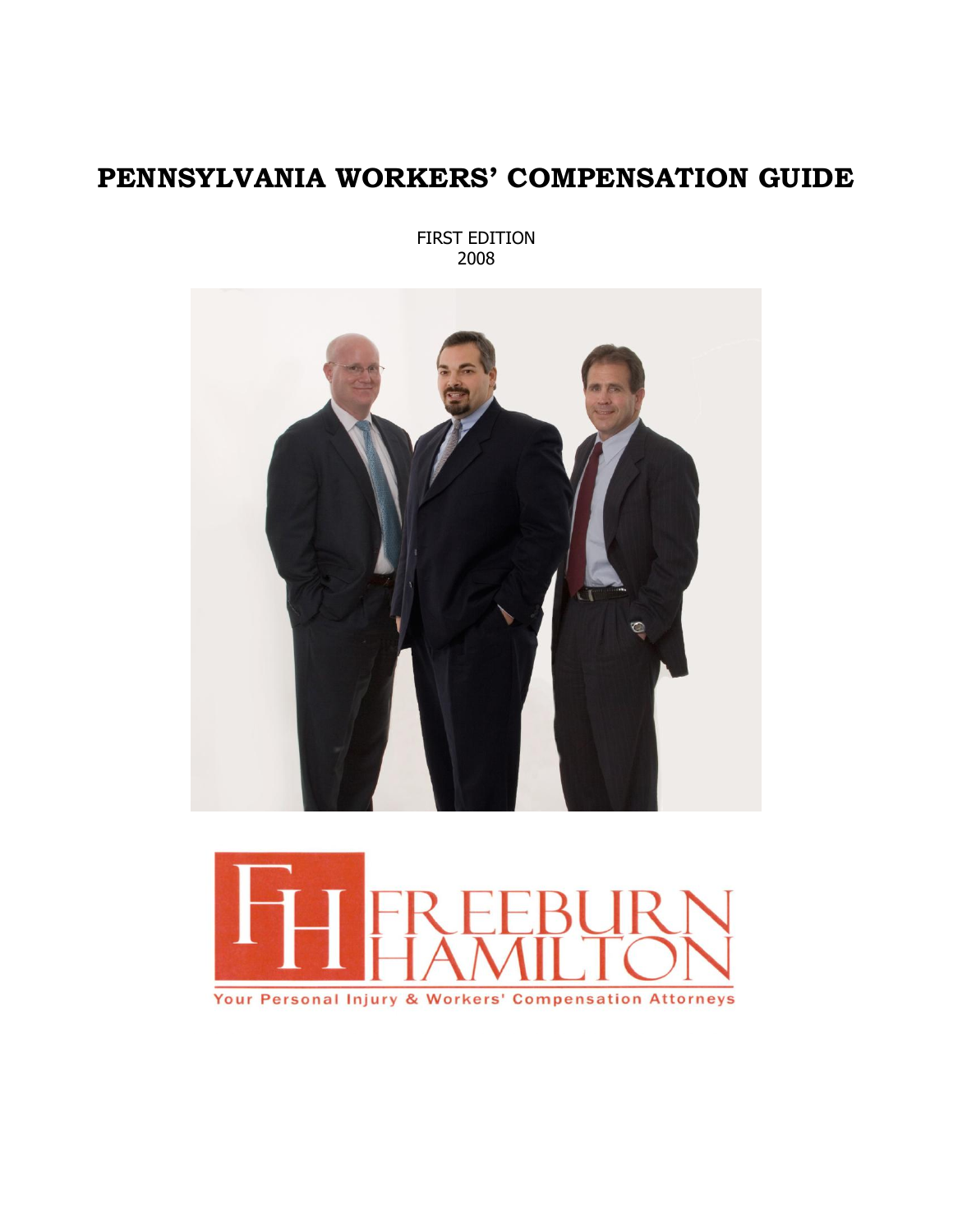## **MISSION STATEMENT**

**Freeburn & Hamilton** is committed to providing excellent legal service in the pursuit of the maximum compensation permitted by law. This firm proudly represents only injured workers. It does not represent employers or workers' compensation insurance carriers.

## **OTHER AREAS OF PRACTICE**

**Freeburn & Hamilton** also represents clients in third party actions such as:

- **Auto Accidents**
- **Defective Products/Equipment**
- **Truck Accidents**
- **Wrongful Death**
- **Negligence**
- **Slip & Fall**
- **Hunting Accidents**
- **Dog Bites, etc.**

### **DEDICATION**

This book is dedicated to the memory of our colleague, partner and friend, Robert D. Hamilton, Esquire.



**July 4, 1967-October 7, 2005**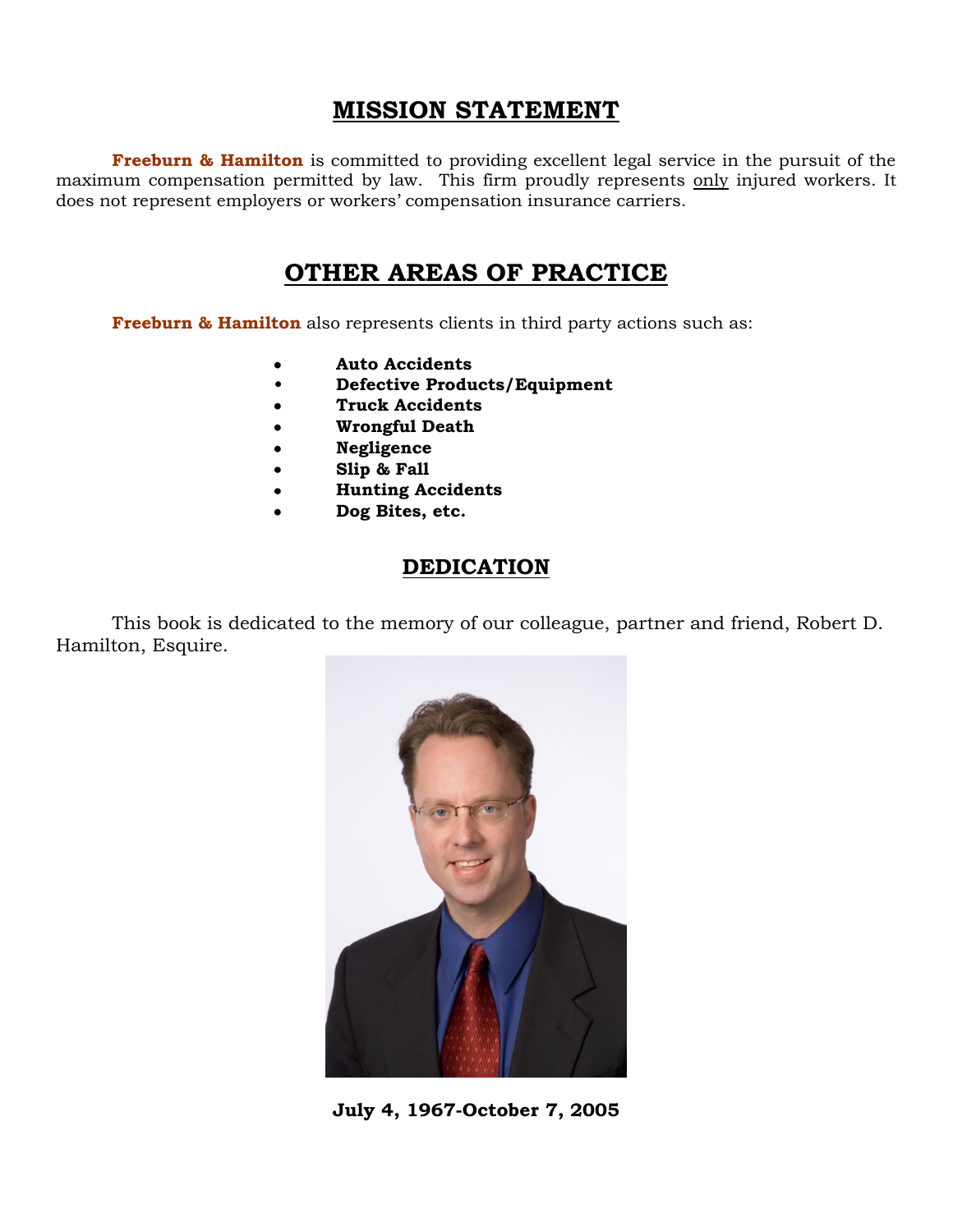### **FREEBURN & HAMILTON**

### **PERSONAL INJURY AND WORKERS' COMPENSATION ATTORNEYS**



**Richard Freeburn** was born and raised in the Harrisburg area. He graduated from Indiana University of Pennsylvania (Cum Laude) in 1976 and the University of Pittsburgh School of Law in 1979. Mr. Freeburn clerked for Judge Richard B. Wickersham on the Pennsylvania Superior Court until 1982, and then entered the private practice of law. Mr. Freeburn initially represented insurance companies doing insurance defense personal injury work. In 1988, he became a partner in a plaintiff's personal injury law firm, and has represented personal injury victims against insurance companies ever since. Mr. Freeburn is admitted to practice before the Pennsylvania and Federal Courts, and is a member of his local, state and American Trial Lawyer Associations. Mr. Freeburn has been an author and speaker for the Pennsylvania Bar Institute and the Pennsylvania Trial Lawyers Association and other professional organizations. Mr. Freeburn is privileged to represent personal injury victims and will fight to get them the compensation they deserve.



**Stephen A. Schneider** graduated from Lehigh University in 1989 with a bachelor of science in business and economics. Following graduation, Steve worked as a licensed Certified Public Accountant for the Auditor General of Pennsylvania from 1989 through 1993. He then attended the Widener University School of Law and the Widener University School of Business Administration and graduated with both Juris Doctor and Masters in Business Administration degrees in 1996. Steve is admitted to practice before the Supreme Court of Pennsylvania, the Supreme Court of New Jersey, the U.S. District Court for the Middle District of Pennsylvania, and the U.S. Court of Appeals for the Third Circuit. Steve is a member of the Pennsylvania and Dauphin County Bar Associations, as well as, the Pennsylvania Trial Lawyers Association.



Larry Barone has conducted a worker's compensation and general liability practice since 1993. He spent the early years of his law practice representing only injured workers and plaintiffs. He has the unique prospective of having recently joined Freeburn and Hamilton after nearly nine years of representing employers and insurance carriers in litigating, negotiating and settling worker's compensation cases and civil litigation matters. He now resumes his previous practice of solely representing claimants and plaintiffs. In addition to his worker's compensation experience, Larry has taken medical and professional malpractice, auto, premises liability and product liability lawsuits to trial. A graduate of Dickinson College and Ohio Northern University College of Law, Larry is a member of the United States Supreme Court Bar. In addition, he is licensed to practice before the Supreme Court of Pennsylvania, the United States Court of Appeals for the Third Circuit and the United States District Courts for the Middle and Western Districts of Pennsylvania. Larry has been a member of Widener University School of Law's faculty for their Intensive Trial Advocacy Program and a lecturer for the National Business Institute. He has been a presenter at various seminars addressing worker's compensation and medical concerns and is a member of the Pennsylvania Bar Association, the Dauphin County Bar Association and the Pennsylvania Trial Lawyer's Association.



**Christina Bradley** graduated from the Pennsylvania State University with a Bachelor of Science Degree in Administration of Justice in 1999, and from the Pennsylvania State University Dickinson School of Law in 2002. Prior to joining Freeburn and Hamilton, Christina practiced for five years in the areas of workers' compensation and civil litigation representing insurance carriers and employers. Christina joined Freeburn & Hamilton on October 15, 2007 and represents only injury victims against insurance carriers and employers. Christina is licensed to practice before the Supreme Court of Pennsylvania. She is a member of the Pennsylvania Bar Association, the Dauphin County Bar Association and the Pennsylvania Trial Lawyers Association.

#### **DISCLOSURE**

The information provided in this book represent general principles of law and is not specific legal advice from an attorney to you. No attorneyclient relationship is created by providing the information contained in this book. You should never base a legal decision, to act or not act, on general information such as the information provided in this book. Proper legal advice requires close attention to detailed facts and thorough knowledge of all facts important to forming a judgment on the matter being considered. Before taking action on any legal issue, you are urged to hire an attorney by reaching a formal agreement with the attorney to advise and represent you.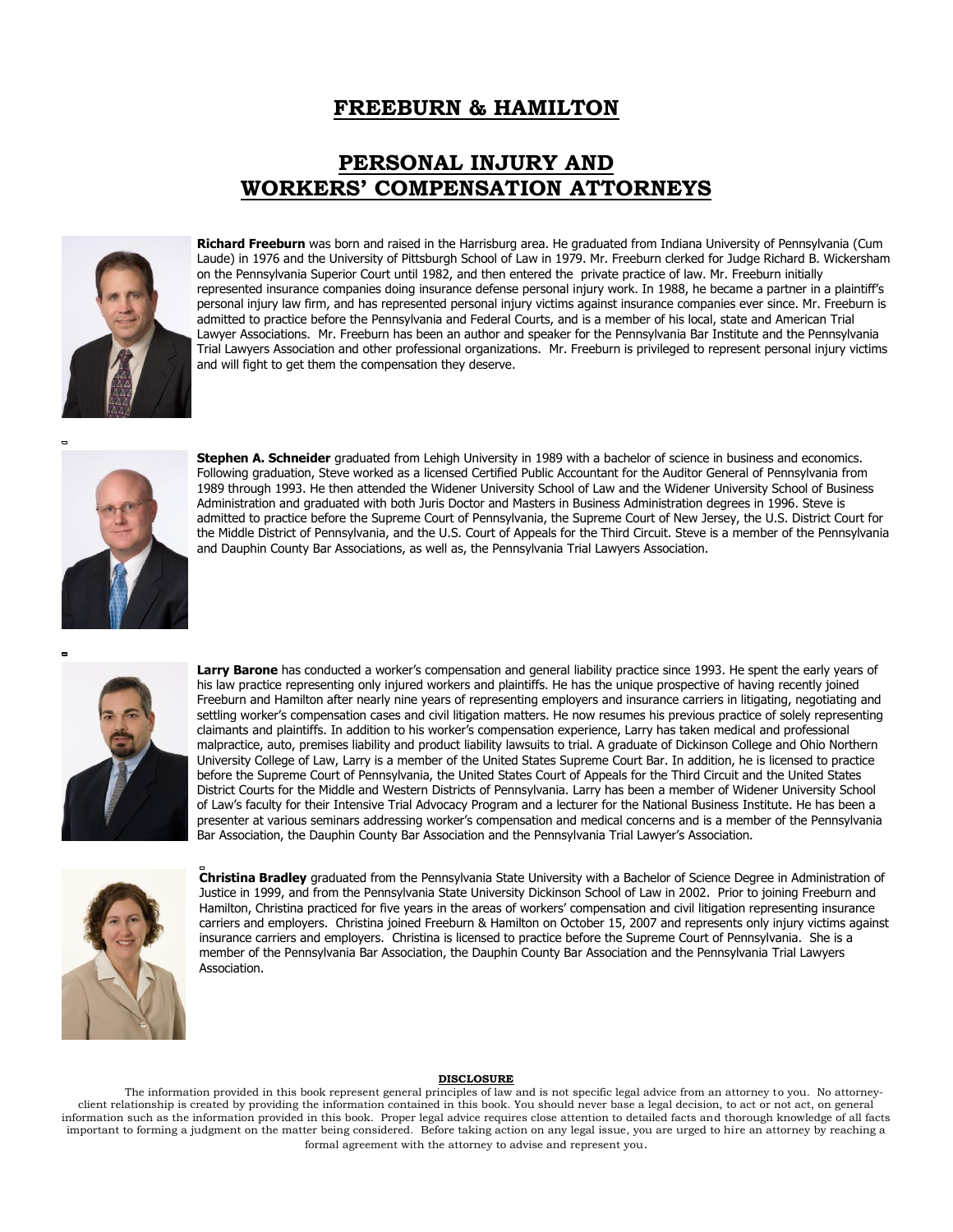#### **CONTENTS**

- **I. [BACKGROUND OF WORKERS' COMPENSATION](#page-4-0)**
- **II. [GENERAL QUESTIONS ABOUT THE WORKERS' COMPENSATION INJURY](#page-4-1)**
- **III. [WORKERS' COMPENSATION WAGE LOS](#page-5-0)S BENEFITS**
- **IV. [WORKERS' COMPENSATION MEDICAL BENEFITS](#page-7-0)**
- **V. [WORKERS' COMPENSATION SPECIFIC LOSS BENEFITS](#page-10-0)**
- **VI. [WORKERS' COMPENSATION DEATH BENEFITS](#page-11-0)**
- **VII [PROTECTING THE WORKERS' COMPENSATION CLAIM](#page-12-0)**
- **VIII. [SETTLING A WORKERS' COMPENSATION CLAIM AND PREPARING FOR THE FUTU](#page-17-0)RE**
- **IX. [LAWSUITS AND OTHER REMEDIES](#page-18-0)**
- **X. [TAXATION OF DISABILITY BENEFITS](#page-21-0)**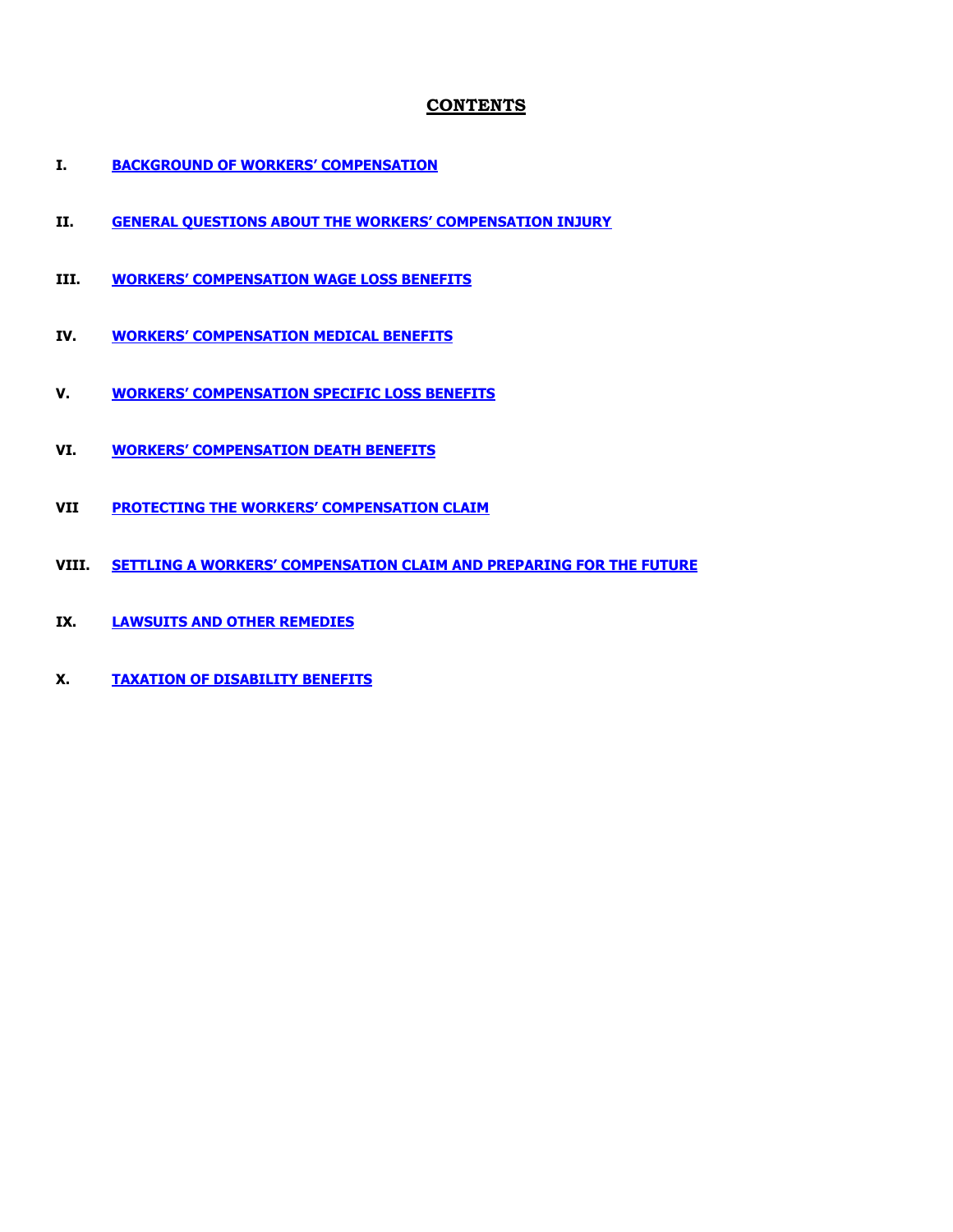#### I. **BACKGROUND OF WORKERS' COMPENSATION**

<span id="page-4-0"></span>The Pennsylvania Workers' Compensation Act was established in 1915 for the purpose of ensuring the prompt payment of lost wages and medical expenses to workers injured on the job. The Pennsylvania Workers' Compensation Act is a compromise whereby injured workers are supposed to receive prompt payment of a percentage of their wage loss and the payment of their medical expenses without having to establish that their employer was at fault for their injury. In return, the injured worker gives up the right to sue their employer for other damages such as pain and suffering.

Pennsylvania law requires all employers to obtain workers' compensation insurance coverage. Employers who fail to obtain workers' compensation insurance coverage may be subject to lawsuits by injured workers and to criminal prosecution.

Workers' compensation insurance coverage begins on the first day that the worker is on the job, and covers work injuries sustained by the worker during the entire period while working for the employer. In addition, the employer and its insurance company may be responsible to pay workers' compensation benefits for work related injuries, even after the job is terminated.

The legal rights, entitlements, and obligations provided by the Pennsylvania Workers' Compensation Laws apply to essentially all work injuries that occur in Pennsylvania. Pennsylvania coverage also extends to work injuries that occur outside of Pennsylvania when additional jurisdictional requirements are met. Federal Workers' Compensation Claims are covered by a different set of laws. In addition, certain types of casual and domestic employment are excluded from Pennsylvania coverage.

#### II. **GENGERAL QUESTIONS ABOUT THE WORKERS' COMPENSATION INJURY**

<span id="page-4-1"></span>A covered work injury is an injury or disease sustained by the worker that arises in the course and scope of employment and is causally related to the injured worker's employment. The Workers' Compensation Act and case law define these terms and the circumstances and facts necessary to prove a covered work injury.

The Act covers all injuries "arising in the course and scope of employment." This includes all injuries sustained on the employer's premises, as well as off-premises injuries incurred while engaged in the furtherance of the employer's business. All reasonable and necessary medical bills must be paid, together with wage loss benefits once the disability period exceeds seven days. Psychological injuries may also be covered, but particular standards must be met in order establish a claim. In addition, heart conditions may constitute a work injury, but again, particular standards must be met.

#### **FREQUENTLY ASKED QUESTIONS**

#### **1. AM I ENTITLED TO WORKERS' COMPENSATION BENEFITS FOR A PRE-EXISTING CONDITION THAT IS AGGRAVATED BY A WORK INJURY?**

Yes. The definition of a covered work injury includes a pre-existing or underlying condition that is aggravated, accelerated, and/or becomes symptomatic as the result of a work accident, activity, or exposure.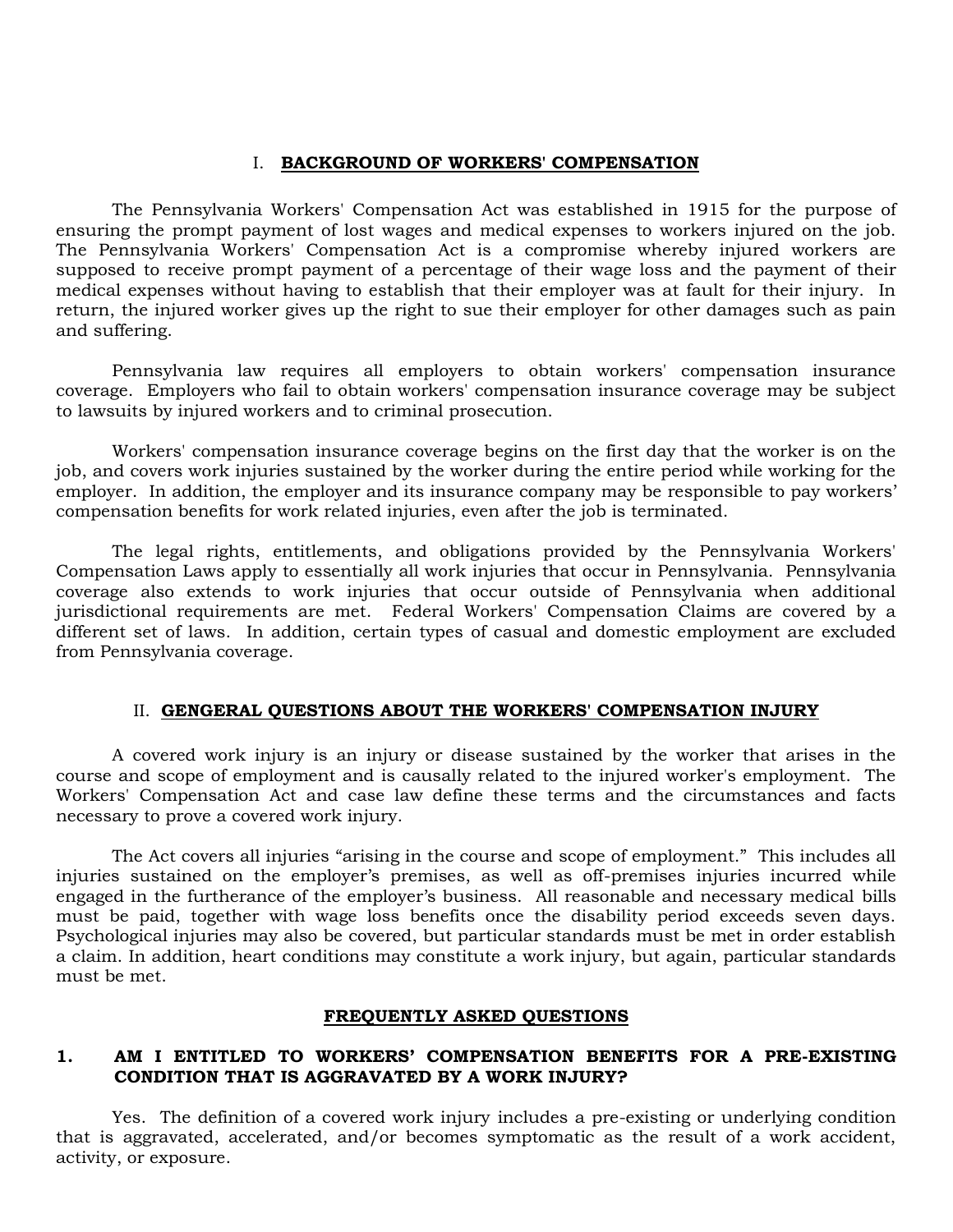#### **2. ARE HEART ATTACKS AND RELATED HEART PROBLEMS CAUSED BY PHYSICAL TRAUMA OR EXERTION AT WORK COVERED?**

Heart attacks, episodes of angina, and other heart related problems may be covered work injuries if they are caused by physical trauma or exertion related to injured workers' employment.

#### **3. IS EXPOSURE TO CHEMICALS, FUMES, OR OTHER SUBSTANCES AT WORK COVERED?**

Yes. Injuries, diseases, and illnesses that are causally related to exposure to chemicals, fumes, or other substances in the work place are covered work injuries. All employers and chemical suppliers doing business in Pennsylvania must provide information about the identity and hazards of hazardous substances used in the workplace. The identity of chemicals used in the workplace must be made available to employees and the public. If you have developed a condition that may be related to exposure to chemicals, fumes, or other substances at work, or you are concerned about the nature and extent of your exposures in the work place, speak with your employer and your physician.

#### **4. ARE PSYCHOLOGICAL INJURIES COVERED?**

Psychological injuries fall into different categories. The first category is the psychological injury that results from a physical work injury. Another type of psychological injury is one that results from stress in the work place. The worker must prove that the psychological injuries resulted from an "abnormal working condition" which is very difficult to establish.

Contact **Freeburn & Hamilton** to discuss whether you have sustained a work-related injury.

#### III. **WORKERS' COMPENSATION WAGE LOSS BENEFITS**

<span id="page-5-0"></span>The employer/insurance company is required to pay the injured worker for a percentage of their lost wages, up to a maximum limit, beginning on the 8th day of wage loss. If the injured worker loses more than 14 days of work, they are entitled to recover the first 7 days of wage loss benefits.

#### **FREQUENTLY ASKED QUESTIONS ABOUT WAGE LOSS BENEFITS**

#### **1. HOW MUCH AM I ENTITLED TO WHEN I'M NOT WORKING AT ALL DUE TO MY WORK INJURY?**

A formula is used to calculate your pre-injury average weekly wage and to determine your workers' compensation wage loss rate. There are several different formulas that may be used to calculate your pre-injury average weekly wage; it is important to ensure that the formula that is used most accurately reflects your weekly earnings prior to your work injury.

If you have more than one (1) employer at the time of injury, the wages from all employers are included for purposes of calculating your pre-injury average weekly wage.

Your pre-injury average weekly wage is then applied to a rate schedule established by the Bureau of Workers' Compensation, which is updated every year.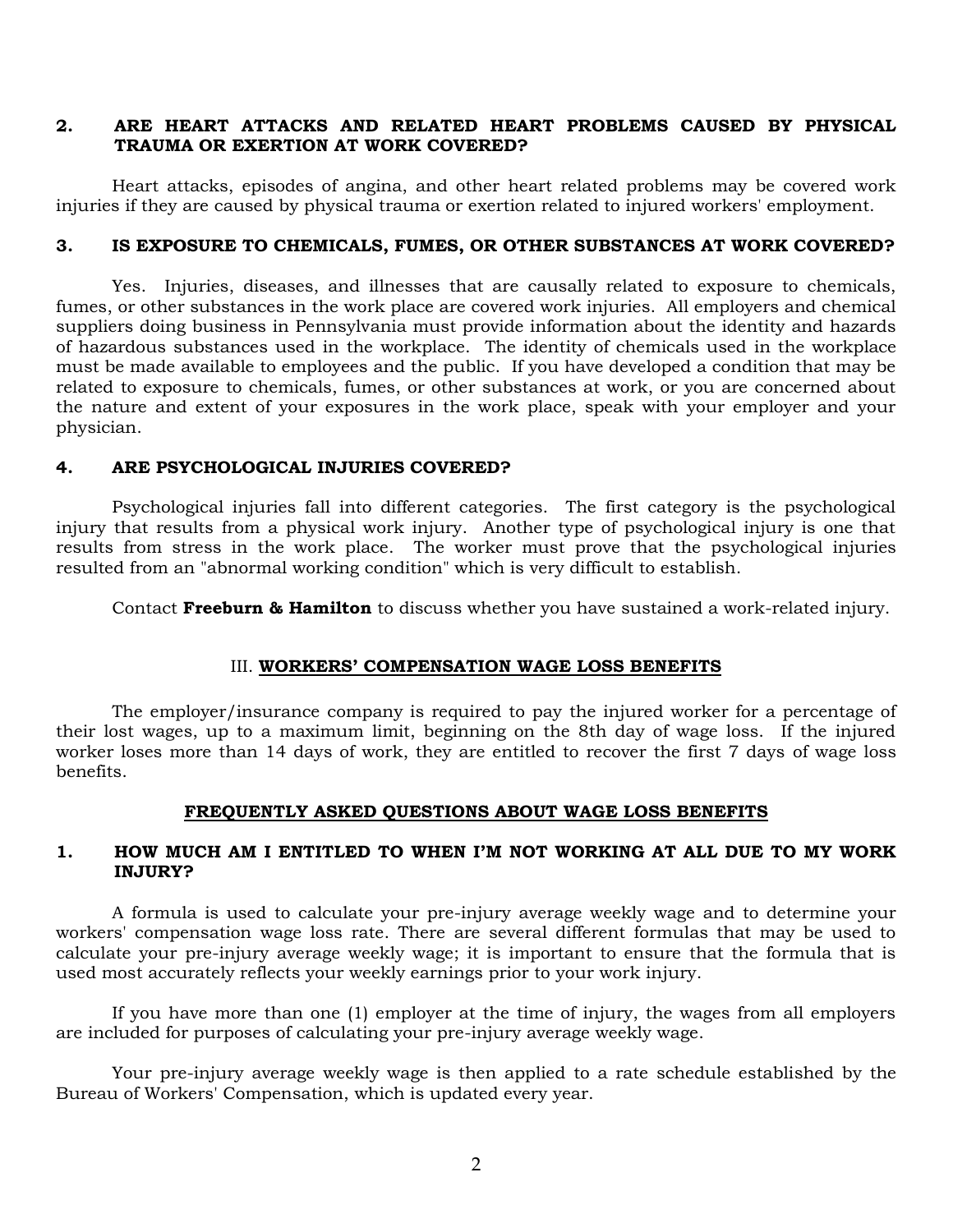A Maximum Compensation Rate exists, and this is the maximum amount of weekly benefits that you can receive no matter how high your pre-injury average weekly wage.

Contact **Freeburn & Hamilton** to discuss the amount of money you are entitled to receive from your employer/insurance company.

#### **2. AM I ENTITLED TO PARTIAL WAGE LOSS BENEFITS IF I RETURN TO WORK, BUT I'M MAKING LESS THAN I WAS AT THE TIME OF MY INJURY?**

If you have returned to work but your wages are less than your pre-injury average weekly wage, and your loss of earnings is related to your work injury, then you would be entitled to partial disability benefits. Partial disability benefits, equaling two-thirds (2/3) of the difference in wage loss measured between your return to work earnings and your pre-injury average weekly wage up to the maximum compensation rate are payable for up to a maximum of five hundred (500) weeks of partial disability.

#### **3. IF I TRY TO GO BACK TO WORK BUT CAN'T DO THE JOB DUE TO MY INJURIES, AM I ENTITLED TO WORKERS' COMPENSATION WAGE LOSS BENEFITS?**

Yes, if: (1) the employer's/insurance company's liability for your workers' compensation claim has been or can be legally established; (2) you have not "signed off" of your claim or exhausted the five hundred (500) weeks of partial disability; and (3) you are able to prove that you are unable to work due to your work injuries.

We recommend that you get a doctor's excuse before you take leave from work, that you notify your supervisor or employer in writing, and that you give them the disability note from your doctor.

#### **4. HOW LONG IS MY EMPLOYER REQUIRED TO PAY MY WORKERS' COMPENSATION WAGE LOSS BENEFITS?**

You are entitled to wage loss benefits for as long as you are totally disabled due to a work injury. If you are partially disabled due to a work injury, you are entitled to partial disability benefits for five hundred (500) weeks or until you have reached a full and complete recovery from your work injury, whichever comes first.

In addition, the Workers' Compensation Act provides the employer/insurance company with the opportunity to have you, the injured worker, undergo an Impairment Rating Evaluation after you have received 104 weeks of Workers' Compensation Benefits. An Impairment Rating Evaluation is a tool whereby the employer/insurance company may be able to place a cap on the number of weeks that you will be entitled to receive Workers' Compensation wage loss benefits. If you are scheduled for an Impairment Rating Evaluation, contact **Freeburn & Hamilton** to ensure that your rights are protected.

### **5. UNDER WHAT CIRCUMSTANCES MAY MY EMPLOYER STOP OR REDUCE MY WORKERS' COMPENSATION WAGE LOSS BENEFITS?**

Once your employer/insurance company has accepted liability for your workers' compensation claim, your employer/insurance company must follow certain procedural steps in order to reduce or stop benefits. If they don't follow these steps, we can take action to reinstate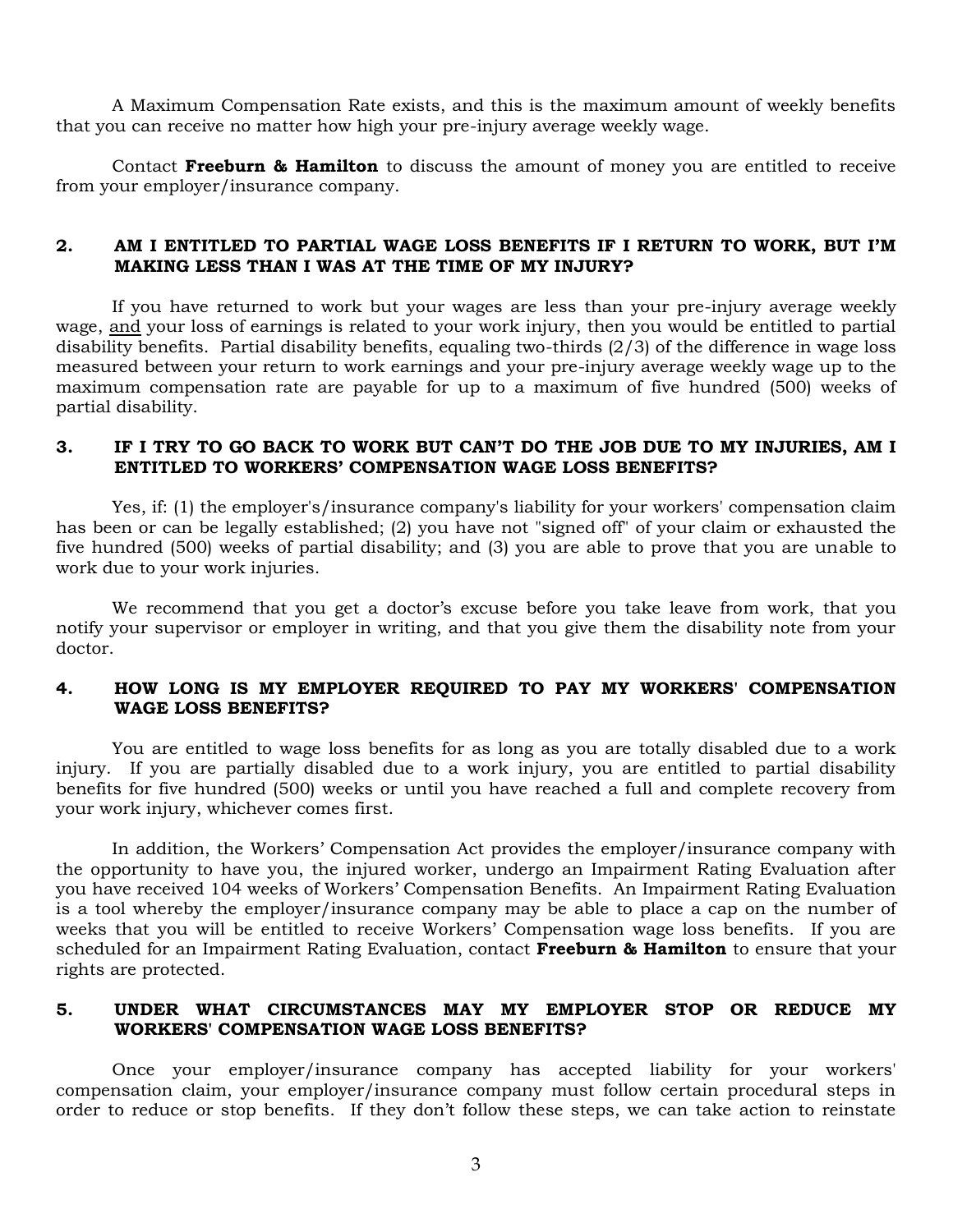your wage loss benefits, with interest, and with the imposition of monetary penalties. Don't sign any documents without reviewing them first with **Freeburn & Hamilton**.

#### **6. AM I ENTITLED TO WORKERS' COMPENSATION WAGE LOSS BENEFITS IN ADDITION TO OTHER BENEFITS?**

Yes, however this is a very complicated issue that requires careful analysis, as well as coordination and consideration of the timing, benefits, and disadvantages of receiving severance, unemployment, social security, and/or pension payments while receiving workers' compensation wage loss benefits. You should consult **Freeburn & Hamilton** to ensure that your rights are protected.

#### **7. AM I ENTITLED TO WAGE LOSS BENEFITS IN ADDITION TO SPECIFIC LOSS BENEFITS DUE TO THE LOSS OF A BODY PART OR DISFIGUREMENT OF THE HEAD OR NECK?**

Injured workers may be entitled to wage loss benefits in addition to "Specific Loss" compensation benefits for an actual loss or loss of use of a body part, or disfigurement of the head and neck, for the same work injury occurrence. In this frequently occurring situation, the injured worker must suffer disabling injuries separate and distinct from the Specific Loss injury. See Section V of this Guide for important information regarding specific loss benefits.

#### **8. ARE OTHER BENEFITS PROVIDED BY MY EMPLOYER SUCH AS SICK AND ACCIDENT BENEFITS THE SAME AS WORKERS' COMPENSATION BENEFITS?**

No, Sickness and Accident benefits, Short Term Disability, and/or Long Term Disability benefits are not the same as workers' compensation benefits. Moreover, if you are receiving Sickness and Accident benefits, Short Term Disability, and/or Long Term Disability benefits for a work related disability, in lieu of workers compensation benefits, your rights are not protected. If you apply for Sickness and Accident benefits for a work related injury, you should state in the application that you believe the injury or condition is work related. Sickness and Accident benefit programs typically pay less than workers' compensation benefits. Receipt of Sickness and Accident benefits may affect the amount of Workers' Compensation Benefits you receive, and Sickness and Accident benefits are taxable, whereas workers' compensation benefits are not taxable.

#### **9. IF MY EMPLOYER TERMINATES MY EMPLOYMENT OR LAYS ME OFF AFTER I SUSTAIN A WORK INJURY, AM I ENTITLED TO WORKERS' COMPENSATION WAGE LOSS BENEFITS?**

If you have physical restrictions due to a work injury and lose your job through no fault of your own, you are entitled to the reinstatement of your workers' compensation wage loss benefits. We recommend that you have your doctor document your physical restrictions and limitations. Also, document the fact that you are performing modified or light duty work and your good work record. Do not give your employer the ability to terminate your employment for reasons that are your fault.

#### IV. **WORKERS' COMPENSATION MEDICAL BENEFITS**

<span id="page-7-0"></span>Reasonable and necessary medical expenses related to your work injury must be paid by the employer/insurance company regardless of the duration of required treatment and even if the injured worker has not lost time from work. Under certain circumstances, the employer/insurance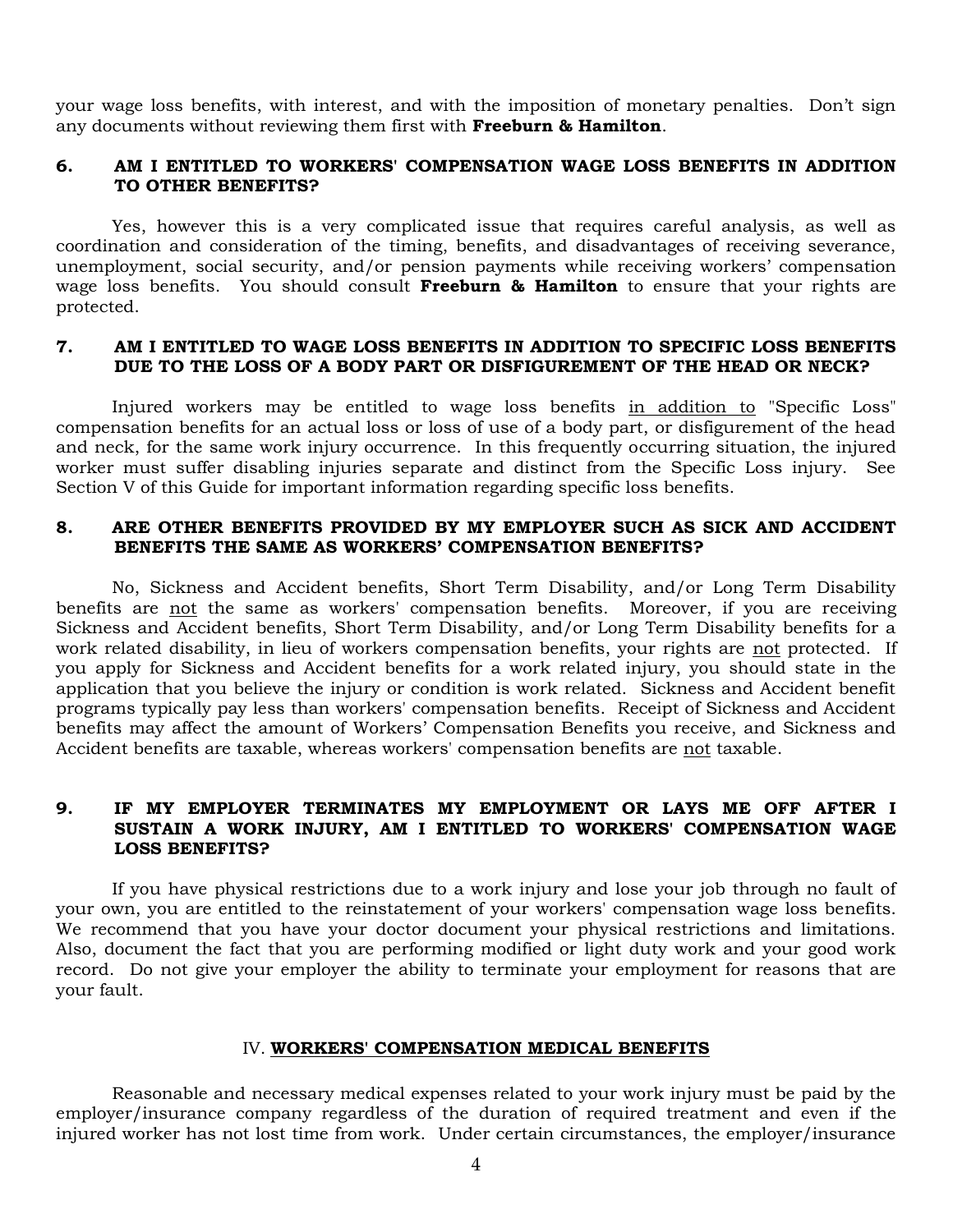company may require you to treat with an employer panel doctor for ninety (90) days. The employer/insurance company is also permitted to appropriately contest the reasonableness and necessity, as well as the causation of your medical treatment.

#### **FREQUENTLY ASKED QUESTIONS ABOUT WORKERS' COMPENSATION MEDICAL BENEFITS**

#### **1. IS MY EMPLOYER REQUIRED TO PAY FOR MY WORK INJURY RELATED MEDICAL BILLS?**

The health care provider must submit periodic reports along with all billing information on forms prescribed by the Workers' Compensation Bureau. The employer/insurance company is required to pay for the medical treatment within thirty (30) days after the required forms have been submitted to insurance company. If the company fails make timely payment for the medical treatment penalties may be assessed.

#### **2. HOW LONG MUST MY EMPLOYER PAY FOR MY MEDICAL BILLS?**

Once liability for your work injury is established, the employer/insurance company is responsible for the payment of all reasonable and necessary work injury related medical treatment until it is judicially determined that you are fully and completely recovered from your work injury.

#### **3. CAN MY EMPLOYER CONTEST MY MEDICAL BILLS?**

Yes. The employer/insurance company may contest the reasonableness and necessity [but not causation] of the medical treatment during the thirty (30) day payment period discussed above, by filing a Request for Utilization Review with the Bureau of Workers' Compensation. If the employer/insurance company fails to file the Utilization Review Request during this thirty (30) day period, the employer/insurance company waives its right to contest the reasonableness and necessity of the treatment at issue. By properly filing the Request for Utilization Review, the employer/insurance company's liability for payment of the medical treatment at issue is deferred until a determination is made by a Utilization Review Organization ("URO") assigned by the Workers' Compensation Bureau. The requested review may be prospective, concurrent, or retrospective. Following completion of the review, a report is issued containing the URO's findings and conclusions. The employer/insurance company is required to pay the cost of the Utilization Review; even the injured worker files the request for Utilization Review. Any party, including the provider under review, may then appeal the URO's decision.

The employer/insurance company may also contest medical bills based on causation. If, on the face of the medical bill, it appears that the medical treatment was related to the work injury, the employer's/insurance company will have the burden of proof that it wasn't related to the work injury. If, however, the bill does not appear on its face to be causally related to the work injury, the employer/insurance company can refuse payment of the bill, and it will be the employee's burden to establish the causal relationship between the medical treatment and the work injury. An employer/insurance company that questions causation of medical bills may be subject to monetary penalties for unilaterally ceasing to pay the medical bills if a Workers' Compensation Judge later finds that the medical treatment was causally related to the work injury. However, if a Workers' Compensation Judge later determines that the medical treatment was not causally related to your work injury, the employer/insurance company would not be responsible to pay the medical bills, and would not be subject to monetary penalties.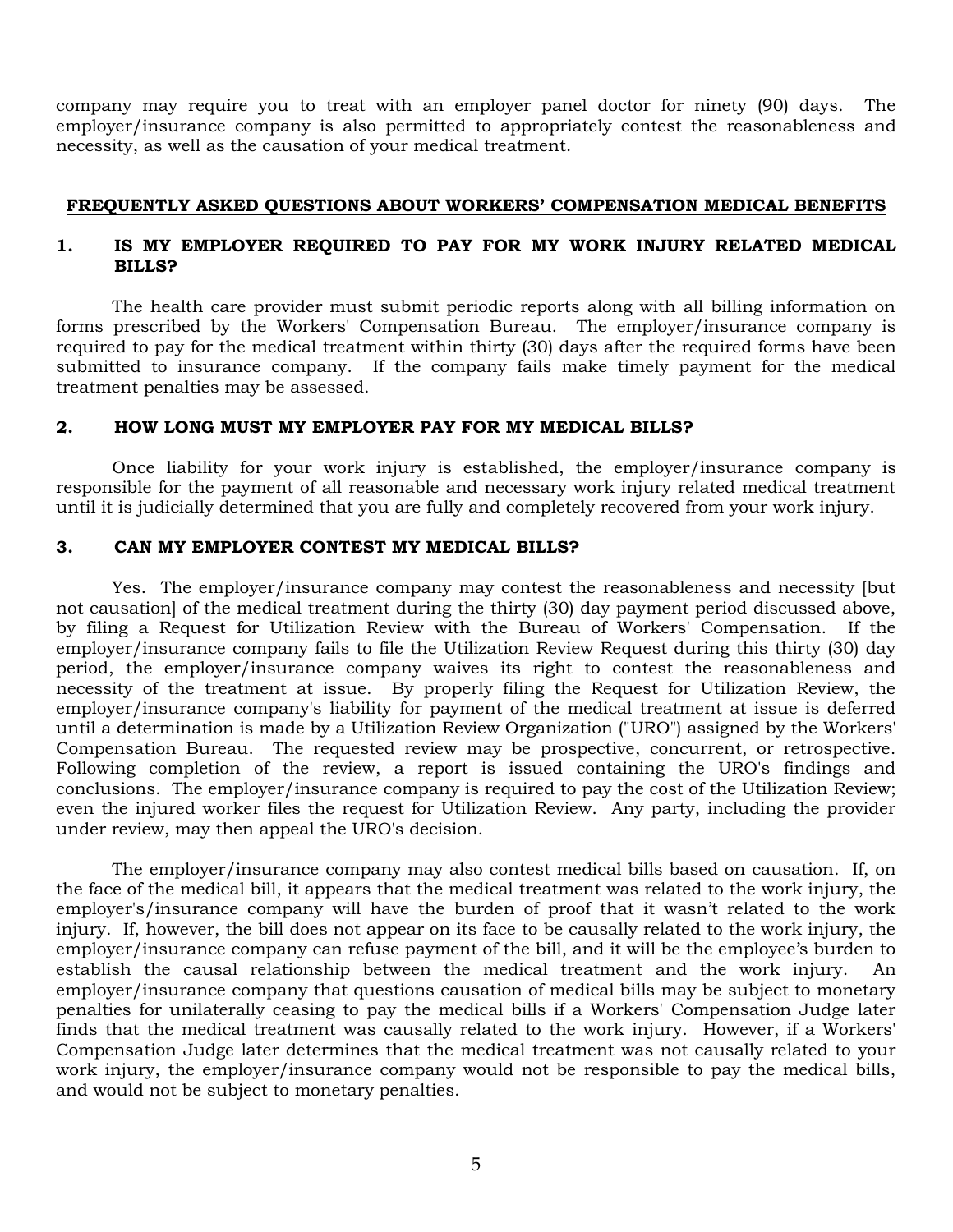#### **4. AM I REQUIRED TO TREAT WITH THE COMPANY DOCTOR?**

Employers may establish a list of designated health care providers. If the list is properly posted and noticed to you by the employer, you are required to receive medical treatment from one of the designated health care providers for the work injury for a period of ninety (90) days from the date of the first treatment for the work injury. In order to be effective, the list must have been established before the work injury occurred, and the employer must have provided the employee with a clearly written notice of his or her rights and responsibilities with regard to medical treatment following a work injury. Your employer may not require you to treat with any one specific provider on the list. Your employer may also not restrict you from switching from one designated provider to another designated provider during the ninety (90) day period. You are free to choose to treat with any provider on the list. Emergency medical care is exempt from the designated health care provider requirement, but only for the period of emergency. The posted list must designate at least six (6) health care providers, of which at least three (3) must be physicians. Each health care provider's name, address, telephone number, and area of medical specialty must be included on the list. The designated providers must also be geographically accessible, and their medical specialties must be appropriate for the anticipated work injuries of the workers. If the posted list of designated providers does not contain a provider with the specialty necessary for the treatment of the injured worker, including chiropractic treatment, the injured worker may treat with a non-listed healthcare provider of his or her choice with the necessary specialty. If there is no posted list of designated providers, or if the list has not been properly posted and noticed to the injured worker prior to the work injury, the injured worker may treat with any healthcare provider and the employer/insurance company must pay for the treatment if it is reasonable, necessary, and causally related to the work injury.

#### **5. MAY A HEALTHCARE PROVIDER BILL ME DIRECTLY FOR WORK INJURY RELATED MEDICAL TREATMENT?**

No. A healthcare provider may not hold you liable for covered medical bills related to medical care or services provided to you in connection with a covered work-related injury. This also applies to medical treatment that is challenged under Utilization Review provisions on the basis that the treatment is not reasonable or necessary. In addition, a healthcare provider may not bill or otherwise attempt to recover from you the difference between the healthcare provider's charge and the amount allowed by the Pennsylvania Workers' Compensation Act. A different scenario arises however if there is either a determination that the medical treatment at issue is not causally related to your work injury, or if it would reasonably appear that it has not yet been determined that the type of medical treatment at issue is indeed causally related to your work injury. In either of these circumstances, a healthcare provider may be justified in holding you responsible for the medical bills related to the medical care or services rendered by the provider.

#### **6. MAY MY EMPLOYER DIRECT THE COURSE OF MY MEDICAL TREATMENT OR REQUIRE ME TO SUBMIT TO MEDICAL PROCEDURES?**

The course of your medical treatment for your work injury is between you and your treating physician, and the employer/insurance company or their agents, including medical management rehab nurses, do not have the right to interfere with your course of treatment, or with your relationship with your treating physician. As long as the treatment is reasonable, necessary, and causally related to your work injury, the employer/insurance company must pay for the treatment. However, if you refuse recommended reasonable medical services, you may forfeit your right to wage loss compensation benefits for a work injury. If the proposed medical treatment offers a high probability of success and only minimal risk to you, you may lose your right to work loss benefits if you refuse the treatment. It is important to note however that the insurance company/employer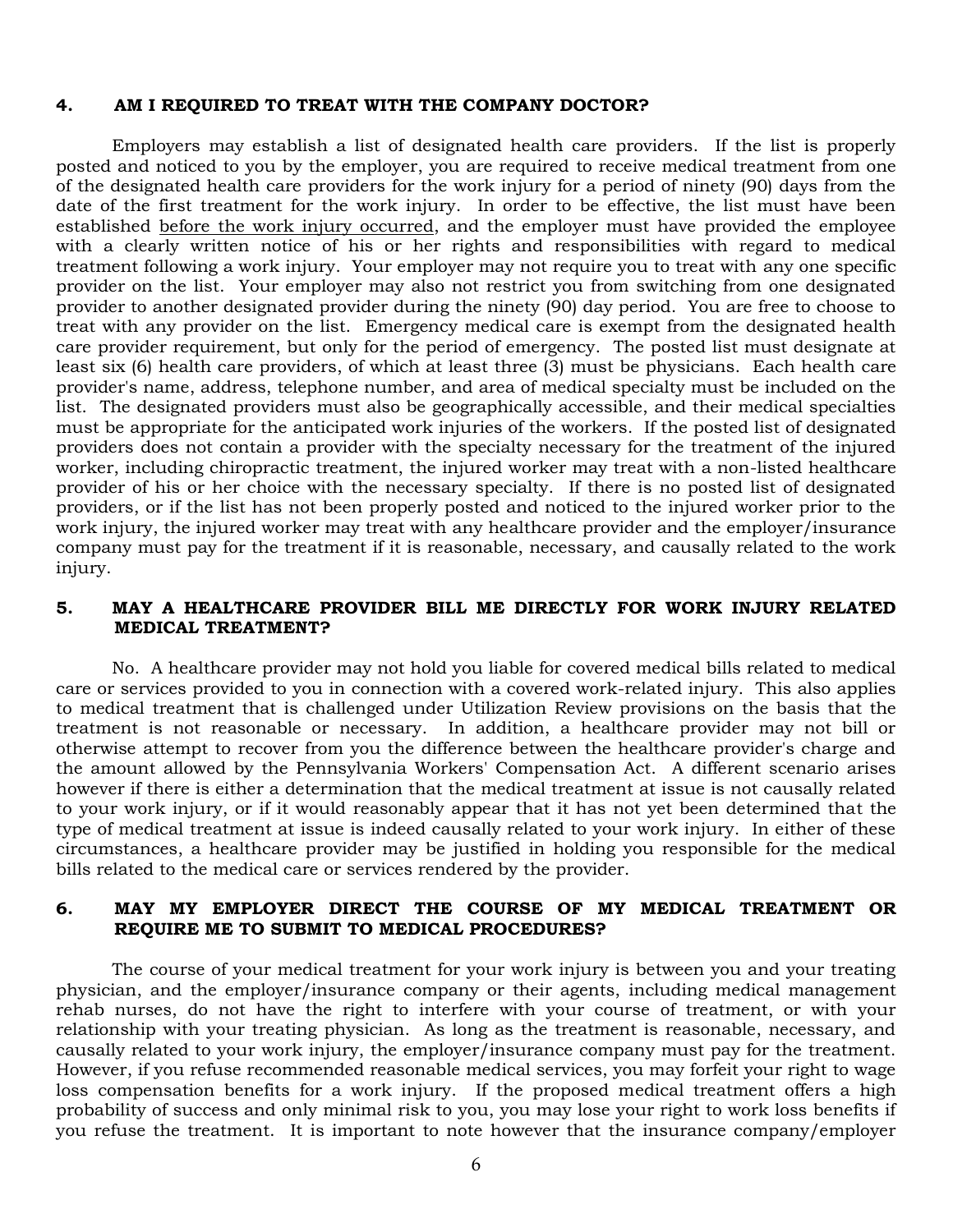may not raise the issue of your refusal of reasonable medical treatment where the employer/insurance company has not yet accepted liability for your claim.

#### **7. DO I HAVE TO ALLOW THEIR NURSE TO COME TO MY DOCTOR VISITS?**

No. We recommend that you advise the nurse that he/she is not permitted to come into the examining room, and is not permitted to talk to the doctor. Often the nurse will come to the appointment and attempt to speak with the doctor after your examination or after you leave. They often claim to you and the doctor that this is permitted because the workers' compensation carrier is paying for the treatment. This is incorrect. They are not permitted to communicate with your doctor unless you authorize them to do so. We recommend that you make it clear that they are not authorized to do so, and that you tell your doctor that (s)he does not have your authorization to talk to the nurse.

#### V. **WORKERS' COMPENSATION SPECIFIC LOSS BENEFITS**

<span id="page-10-0"></span>Specific Loss benefits are payable to injured workers for an actual loss of a body part such as an amputation. However, an amputation is not necessary in order to receive specific loss benefits. Specific loss benefits are also payable for the permanent loss of use of a body part for all practical intents and purposes. Loss of hearing, whether total or partial, loss of vision in one or both eyes, and permanent scarring and other disfigurement of the head and neck are payable. Specific Loss benefits are payable even if there is no loss of earnings. The Pennsylvania Workers' Compensation Act and case law define and enumerate the schedule of benefits payable to injured workers for Specific Loss injuries, and the circumstances and facts necessary to establish a right to benefits.

The healing period is in addition to the specific loss payments, but ends when the claimant returns to employment without impairment in earnings, or on the last day of the specified healing period, whichever is earlier.

The loss of both hands, both arms, both legs, or both eyes constitutes total disability unless otherwise determined by the Board.

To be compensable, disfigurement must be serious and permanent. The disfigurement must be of the head, neck, or face, and must be of such a nature as to produce an unsightly appearance. The amount of compensation for disfigurement is for a period, determined by the Workers' Compensation Judge after viewing the condition, up to a maximum of 275 weeks at the claimant's appropriate rate.

Where an employee receives other injuries, separate and apart from the enumerated specific losses, the employee's specific loss benefits commence after the expiration of the period of temporary total disability which is caused by the other injuries. However, in that event, the employee does not receive compensation for the healing period.

If the employee suffers two or more specific losses, the employee is compensated for the largest single period rather than the aggregate of the healing periods.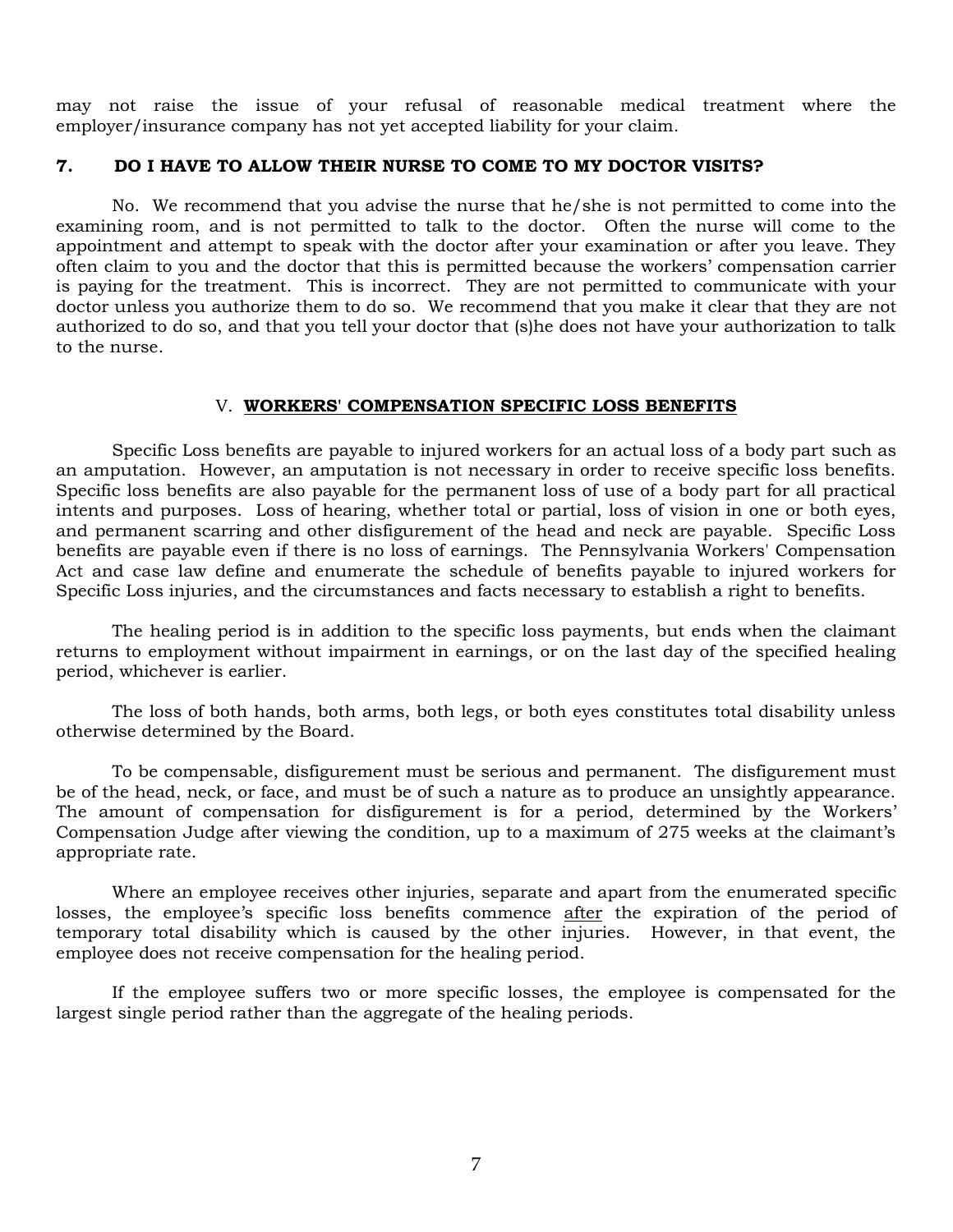#### **FREQUENTLY ASKED QUESTIONS ABOUT SPECIFIC LOSS BENEFITS**

#### **1. AM I ENTITLED TO SPECIFIC LOSS BENEFITS IN ADDITION TO WAGE LOSS BENEFITS?**

Injured workers may be entitled to "Specific Loss" benefits in addition to wage loss benefits for the same work injury occurrence if they suffered disabling injuries separate and distinct from the Specific Loss injury. An example of this situation is if a worker sustains a crushing injury to his or her hand resulting in an amputation of a finger and additional injuries to the hand. In addition to workers' compensation Specific Loss benefits for the loss of the finger, the injured worker may also be entitled to wage loss benefits due to the disability resulting from the additional separate and distinct injuries to the hand. As with all aspects of your workers' compensation claim, it is very important that the legal documents concerning the nature of your work injuries and the extent of your disability be prepared carefully to accurately reflect the different types of compensation benefits that you are entitled to.

#### **2. AM I ENTITLED TO SPECIFIC LOSS BENEFITS FOR SCARS IN ADDITION TO WAGE LOSS BENEFITS?**

Yes. As referenced above, "Disfigurement Benefits" are a type of workers' compensation Specific Loss benefit. Disfigurement benefits are payable to injured workers who sustain permanent burns, scarring, discoloration, or other disfigurement of the head and neck only. You are entitled to disfigurement benefits if your disfigurement is a direct result of an acute injury, such as a blow to the head resulting in lacerations that leave permanent scars or other disfigurement. However, you are also entitled to disfigurement benefits if your scarring or other disfigurement is the result of surgical procedures or other medical treatment for a work injury that causes scars, discoloration, or other disfigurement of the head and neck.

### **3. AM I ENTITLED TO COMPENSATION FOR PARTIAL HEARING LOSS DUE TO LOUD NOISES AT WORK?**

Yes. Injured workers who sustain a permanent total or partial loss of hearing as the result of exposure to long term hazardous occupational noise may be entitled to "Hearing Loss benefits," a type of workers' compensation Specific Loss benefit. In addition, injured workers who sustain a permanent partial or total loss of hearing which is not caused by long term exposure to occupational noise but is the result of other work related causes such as acoustic trauma or head injury, may also be entitled to workers' compensation hearing loss benefits. A three (3) year statute of limitation exists for filing a hearing loss claim that begins to run immediately after the last date of the injured worker's exposure to hazardous occupational noise with his or her employer. The failure to file a claim petition within this time period will result in dismissal of the claim.

The employer is permitted to require audiometric testing at its expense from time to time. You have the right to request a copy and an explanation of the results of the testing, which must be provided within thirty (30) days of the date that the results are available.

#### VI. **WORKERS' COMPENSATION DEATH BENEFITS**

<span id="page-11-0"></span>Where a worker dies as the result of a work injury and within three hundred (300) weeks from the date of the work injury, the injured worker's family members and dependents may be entitled to payment of weekly workers' compensation benefits and burial expenses. The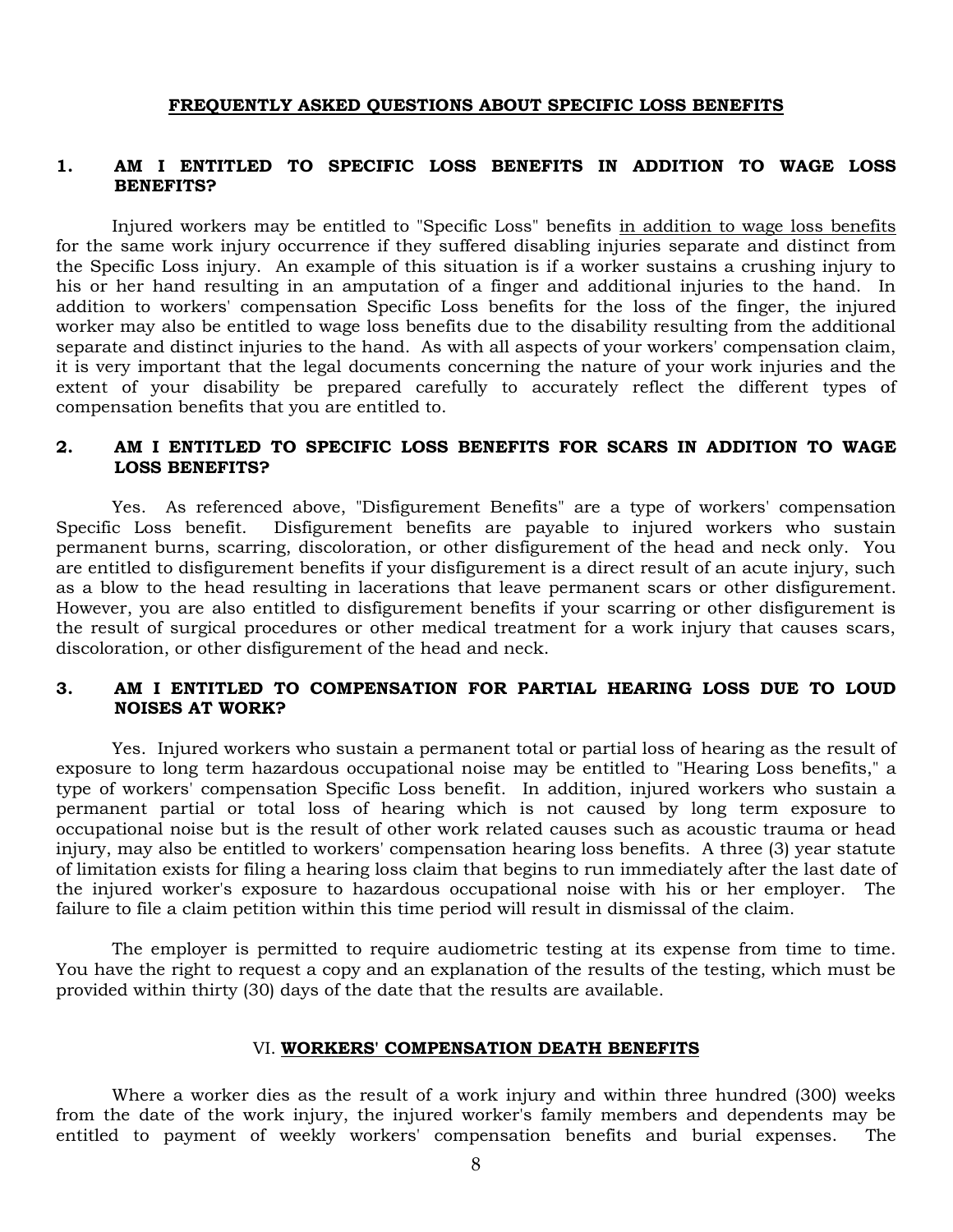Pennsylvania Workers' Compensation Act and case law define and enumerate the family members and dependents who are entitled to weekly workers' compensation benefits, the amount and duration of benefits, and the circumstances and facts necessary to support a finding of a covered fatal work injury.

#### **FREQUENTLY ASKED QUESTIONS ABOUT DEATH BENEFITS**

#### **1. ARE MY FAMILY MEMBERS AND DEPENDENTS ENTITLED TO COMPENSATION IF I DIE AS A RESULT OF A WORK INJURY?**

Yes. As referenced above, a work injury resulting in an injured worker's death is covered if death occurs within three hundred (300) weeks from the date of the injury. The class of dependents that entitled to workers' compensation "Death Benefits" includes the widow, widower, children, parents, and brothers and sisters. Children includes both legitimate and illegitimate children, adopted children and children for whom the injured worker decedent stood as a step parent or otherwise assumed parental responsibilities, and children of the injured worker decedent born after the injured worker decedent's covered fatal work injury.

#### VII. **PROTECTING THE WORKERS' COMPENSATION CLAIM**

<span id="page-12-0"></span>A favorable outcome in a workers' compensation claim requires careful consideration, planning, and decision-making.

#### **FREQUENTLY ASKED QUESTIONS ABOUT PROTECTING YOUR CLAIM**

#### **1. HOW CAN I MAKE SURE THE ATTORNEY I SELECT TO REPRESENT ME ON MY WORKERS' COMPENSATION CLAIM IS A SKILLED WORKERS' COMPENSATION ATTORNEY?**

It is very important that the attorney that you choose to represent you in your workers' compensation claim is a skilled and experienced workers' compensation attorney. Pennsylvania Workers' Compensation Act, the applicable Departmental Rules and Regulations, and the interpretive case law are significant, complex, and subject to frequent change. You can be certain that your employer/insurance company will have attorneys working for them who specialize in workers' compensation defense. You owe it to yourself to obtain representation by a skilled workers' compensation attorney, whose practice is limited to representing claimants for workers' compensation benefits. When speaking with a prospective attorney for the first time with regard to your workers' compensation claim, you should take the time to ask the attorney questions about their education, training and experience. The selection of your workers' compensation attorney may be the most important decision that you make in connection with your workers' compensation claim.

#### **2. IF MY EMPLOYER PAYS WAGE LOSS BENEFITS AFTER ISSUING A TEMPORARY NOTICE OF COMPENSATION PAYABLE, HAS MY CLAIM BEEN ACCEPTED?**

No. The Pennsylvania Workers' Compensation Act allows the employer/insurance company to pay compensation benefits to injured workers pursuant to a document known as a Notice of Temporary Compensation Payable ("TNCP"). An employer/insurance company may issue a TNCP without admitting liability for an injured worker's work injuries. If an employer/insurance company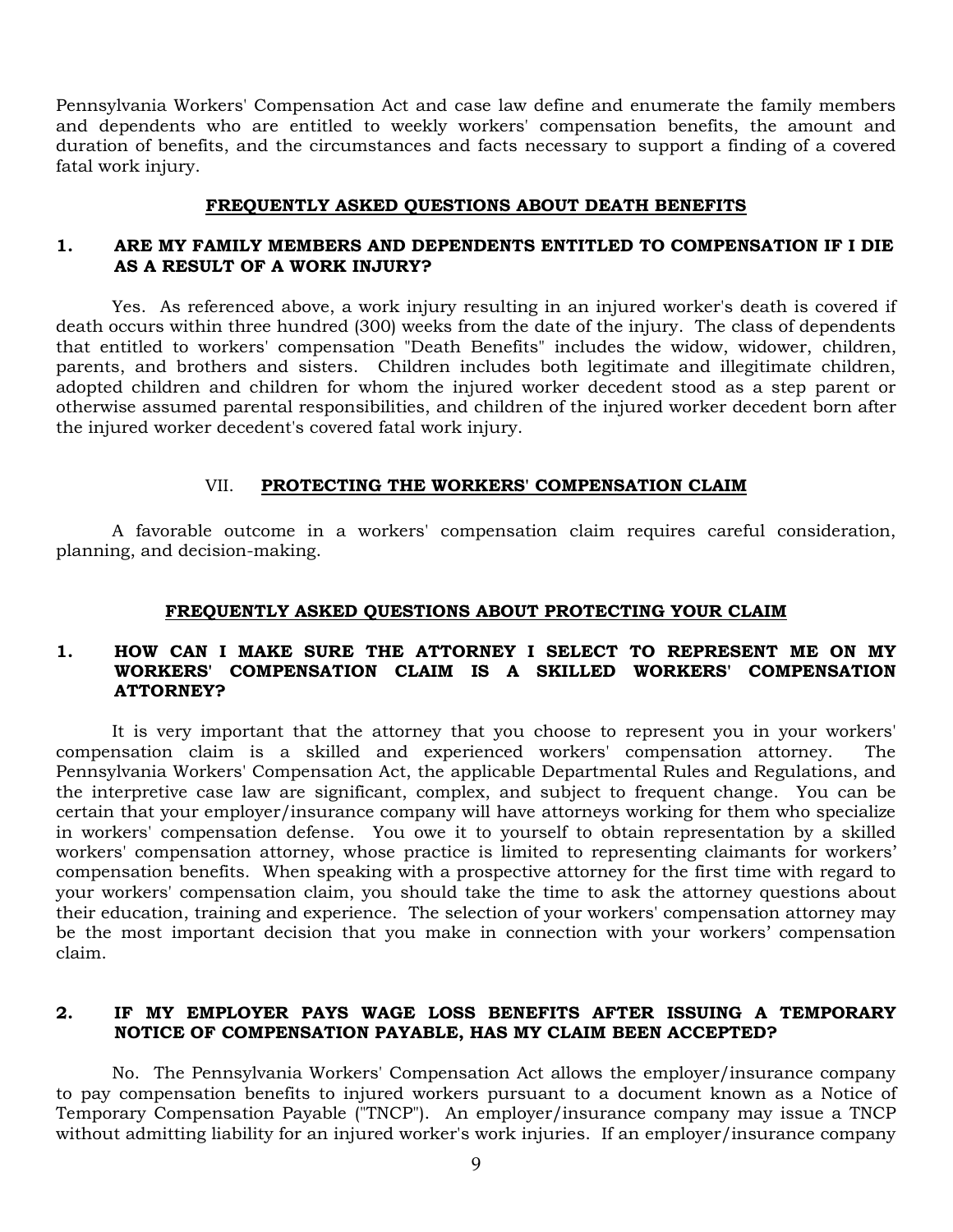continues to pay an injured worker beyond a ninety (90) day period, or does not otherwise revoke its temporary acceptance of liability by filing a Notice Stopping Temporary Compensation Payable, the TNCP converts to a Notice of Compensation Payable ("NCP"). This is significant, since the NCP provides substantial legal protections and presumptions.

Injured workers are regularly lulled into a false sense of security by the employers'/insurance companies' issuance of the TNCP. When injured workers are compensated for their time off work and their medical bills are paid, it may seem like the employer/insurance company has accepted liability for their workers' compensation claims. The employer/insurance company may revoke the TNCP after the injured worker returns to work by filing a Notice Stopping Temporary Compensation Payable. Years later, when the injured worker needs additional medical treatment or goes off work disabled again due to the original work injury, the injured worker may be precluded from filing a claim for his or her wage loss disability and medical bills based on the three (3) year statute of limitations.

#### **3. IF I AM RECEIVING WORKERS' COMPENSATION BENEFITS CAN I ASSUME THAT MY EMPLOYER HAS ACCEPTED LIABILITY FOR MY WORK INJURIES?**

No. It is very important that the official legal documents concerning the nature of your work injury and the extent of your disability are accurate. Employers/insurance companies often fail to prepare and issue any official legal documents at all concerning your claim, despite the employer's/insurance company's legal responsibility to do so. It is also common for employers/insurance companies to prepare and issue official legal documents that do not accurately reflect the nature and duration of your injury and disability.

#### **4. HOW LONG DO I HAVE TO FILE A CLAIM WITH THE WORKERS' COMPENSATION BUREAU?**

You have three (3) years from the date of the occurrence of your work injury to "file a claim" with the Bureau of Workers' Compensation for your work injuries. This three (3) year limitation may be extended under very limited circumstances. The longer you wait to file a claim, the harder it will be to establish your claim.

#### **5. HOW LONG MAY I WAIT TO NOTIFY MY EMPLOYER OF MY WORK INJURIES?**

You must provide notify your employer that you have sustained a work related injury and the nature of your work related injury within one hundred and twenty (120) days of the occurrence of your work injury. If you fail to provide your employer with timely notice of your injury, you will lose all of your right to benefits for the specific work injury at issue. If you provide notice to your employer of your work injury within twenty one (21) days of the occurrence of your work injury, assuming that all of the other essential elements of your claim are met, you will be entitled to workers' compensation wage loss benefits beginning as of the date of the occurrence of the work injury. If you provide notice to your employer of your work injury after twenty one (21) days from the date of your work injury (but within one hundred and twenty (120) days of the date of the work injury), you will be entitled to workers' compensation wage loss benefits only as of the date in which you provided timely notice. We recommend that you document notice to your employer in a formal and detailed manner to avoid any discrepancies at a later point in time. Notice requires notice to a company officer, your supervisor or a manager that advises them of the occurrence and nature of the work injury. The employer may be charged with notice if they have actual knowledge of your work injury or constructive notice of it.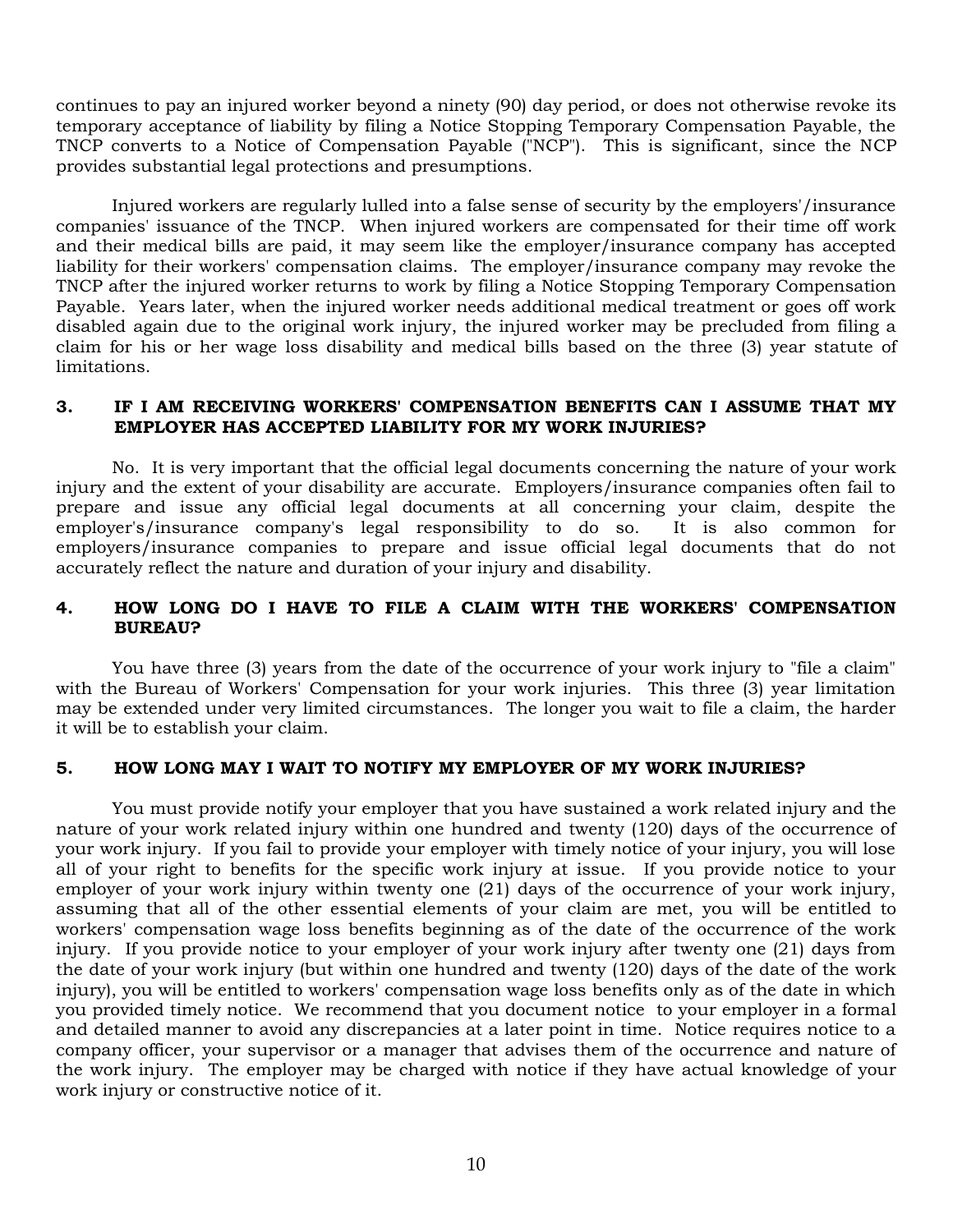#### **6. WHAT IMMEDIATE STEPS SHOULD I TAKE IF I HAVE A WORK INJURY?**

First, you must provide a detailed, timely notice to your employer of the occurrence and nature of the work injury. Also, while employers are required by law to fill out their own accident/injury report and forward the report to its workers' compensation insurance company, do not rely on your employer's to do so. Seek medical treatment immediately for your injury. Your work injury should be documented in medical records. Give your doctor a detailed history and account of the nature of your work injuries and how they occurred.

#### **7. UNDER WHAT CIRCUMSTANCES WILL MY FAILURE TO FOLLOW THROUGH ON MY LEGAL RESPONSIBILITIES AND OBLIGATIONS RESULT IN THE LOSS OF MY RIGHTS TO WAGE LOSS BENEFITS?**

Once you have filed a workers' compensation claim, the employer/insurance company will periodically send you Bureau of Workers' Compensation Forms requesting that you advise the employer/insurance company of any and all wages and any other non-workers' compensation benefits that you may have received after the work injury. This includes self-employment. When you receive these forms, you must accurately complete and sign them and return them to the employer/insurance company in a timely fashion. Failure to properly return the forms within thirty (30) days will allow the employer/insurance company to stop payment of your wage loss benefits until the forms are received by the employer/insurance company in a properly completed manner. Keep a copy for your own records and see that your workers' compensation attorney also receives a copy.

In addition, if you receive a "Notification of Modification or Suspension" document ("Notification") in the mail, failure to properly challenge the Notification may result in forfeiture of your rights.

### **8. IS MY RELATIONSHIP WITH MY TREATING DOCTOR IMPORTANT IN PROTECTING MY WORKERS' COMPENSATION CLAIM?**

Yes, your relationship with your treating doctors is very important. Doctors and other health care providers have significant responsibilities in the workers' compensation system in establishing the nature and cause of your work injuries, the course of medical treatment to be considered reasonable and necessary treatment for your work injuries, and the extent and length of your work injury related disability. The opinions of your doctor and the other health care providers involved in treating you for your work related injuries are critical in this regard. In many cases, they serve as the basis for how your employer/insurance company views and evaluates your workers' compensation claim, and the findings of fact and conclusions reached by a Workers' Compensation Judge in the determination of your claim. Obtain medical documentation for all physical restrictions, limitations or work excuses. Obtain a copy of your restrictions, and provide this to your workers' compensation attorney.

#### **9. CAN MY EMPLOYER FORCE ME TO BE EVALUATED BY ONE OF ITS DOCTORS?**

Yes. The employer/insurance company is entitled, generally every six (6) months, to have you examined by a doctor of the employer's/insurance company's choice. These examinations are known as Independent Medical Examinations ("IME"). It is important that you know that doctors that examine and evaluate you for an IME are not providing you with medical treatment or a "second opinion." No doctor/patient relationship is established by an IME in any respect. An IME is utilized by the employer/insurance company to assess the extent of the employer's/insurance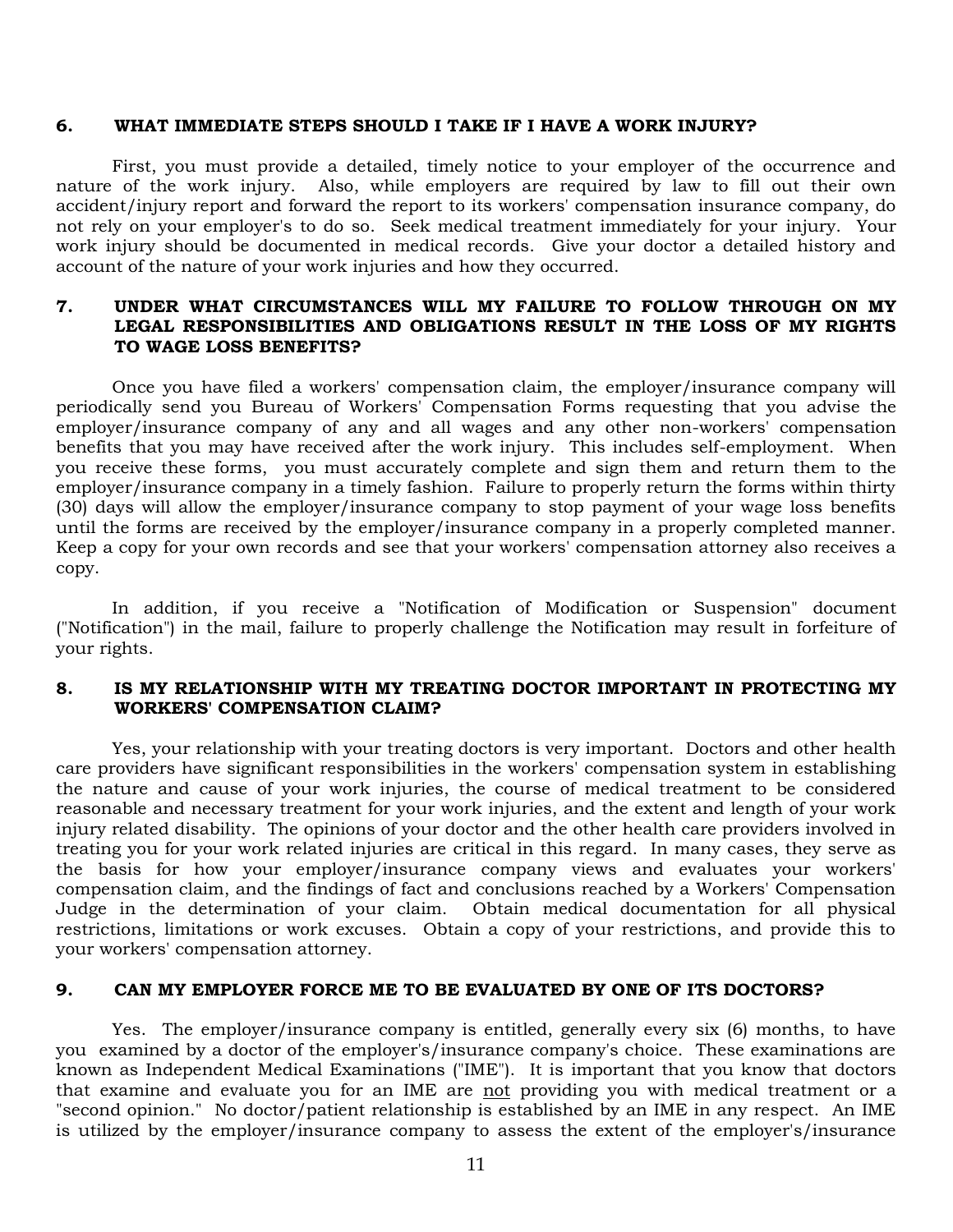company's potential liability for your work injury. Following an IME, the employer/insurance company will obtain a medical report from the examining IME doctor that addresses various important issues in you workers' compensation claim, such as the following:

- Whether your medical condition was caused by the work accident;
- Whether your medical condition results in any physical limitations and/or restrictions of his or her work activities;
- Whether you are yet physically able to return to work, and if so, in what capacity;
- Whether you have yet reached a full recovery from all of the effects of the work injury;
- Whether the medical treatment that you have received or will be receiving is treatment which is reasonable, necessary, and causally related to the work injury; and
- The prognosis for your medical condition.

You have the right to request that your workers' compensation attorney be permitted to attend the IME with you. However, if the examining doctor objects to the presence of your attorney, the doctor may refuse to conduct the examination. You are also entitled to have your treating doctor present during the IME, provided you make the arrangements yourself.

When attending the IME, it is extremely important for you to conduct yourself in the following manner:

- Be as pleasant and cooperative as possible in dealing with the examining doctor and his or her staff.
- Be completely truthful and straightforward to the doctor and his or her staff, in discussing the history regarding the work injury, and any resulting symptoms, physical limitations, and restrictions.
- Be very careful in explaining how the injury occurred and the symptoms and physical restrictions and limitations that have followed, to avoid any potential discrepancies in the medical records.
- Be aware that the doctor will very likely be watching your physical movements and expressions before, during, and after the formal physical examination.
- Be aware that the doctor will very likely be looking for any inconsistencies he or she can find with regard to your history, symptoms, restrictions, and limitations; and also whether there is any indication at all of intentional exaggeration of complaints of pain and/or other symptoms and restrictions. The doctor's documentation of any such inconsistencies can be very damaging to your workers' compensation claim. The doctor is trained to identify any such behavior and you must therefore remember to be as straightforward as possible in dealing with the doctor.

After the IME, you should advise your workers' compensation attorney of what occurred throughout the examination and what it consisted of so that your attorney can keep a record of this information for you.

#### **10. IS MY RELATIONSHIP WITH MY LABOR UNION IMPORTANT IN PROTECTING MY WORKERS' COMPENSATION CLAIM?**

Yes. If the workforce at your place of employment is unionized, that can be of significant advantage to you in the protection of your workers' compensation claim, and of your job. First, with the Labor Union Contract or Collective Bargaining Agreement in place between your Labor Union and your employer, you have a defined and established set of rights and entitlements that workers without an employment contract do not have. This can make a big difference in how you are treated by your employer, the nature and duration of your continued employment with your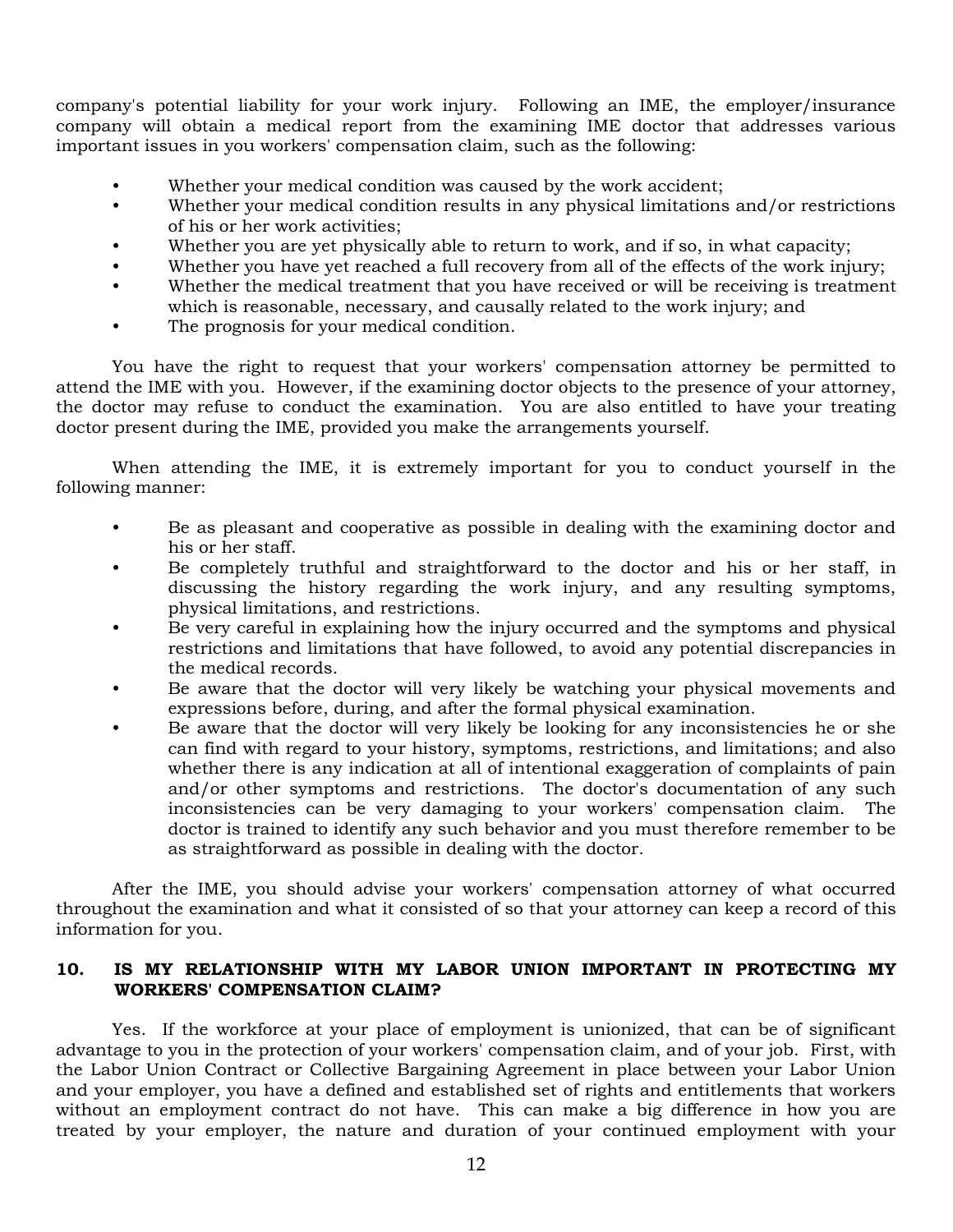employer, and also potentially the amount and duration of workers' compensation benefits that you will receive as the result of your added protections afforded by being a member of a Labor Union. In addition, your Labor Union may have Union Stewards, Business Agents, and other Representatives and Officers to help and assist you in your dealings and concerns with your employer regarding your work injury. The Labor Union may even have Representatives and Officers that are on a "Workers' Compensation Committee" or a "Safety Committee" within the Labor Union, who may be in a great position to assist you and your attorney with work injury issues. If your Labor Union does not have a "Workers' Compensation Committee" to deal specifically with work injury related issues, consider bringing it up at your next Union meeting so that a committee in this regard can be established. Also, please remember that having a Labor Union to help you can be of great importance in the protection of your job and workers' compensation claim. However, having a Union representative on your side does not take the place of you also having an experienced and skilled workers' compensation attorney to aggressively represent, advise, and guide you with regard to your legal rights, entitlements, and obligations under the Pennsylvania Workers' Compensation Act.

#### **11. SHOULD I SIGN ANY DOCUMENTS RELATING TO MY WORK INJURY WITHOUT FIRST REVIEWING THEM WITH MY WORKERS' COMPENSATION ATTORNEY?**

No. You should not sign any document regarding your workers' compensation claim without first having **Freeburn & Hamilton** review it to make sure that the document is relevant, and is legally and factually correct. Any document that you sign pertaining to your workers' compensation claim will affect the nature, amount, and duration of benefits to which you may be entitled. Even if a document appears on its face to be factually accurate, signing the document may have significant legal implications that are unfavorable to your workers' compensation claim. Do not sign anything without reviewing it first with Freeburn & Hamilton!

#### **12. WHAT SHOULD I EXPECT TO HAPPEN IF I HAVE TO ATTEND A HEARING BEFORE A WORKERS' COMPENSATION JUDGE?**

A hearing takes place after a Petition has been filed and is assigned to a Workers' Compensation Judge. The injured worker, the employer, or the workers' compensation insurance company can file a Petition. The employer and the insurance company are named as the "Defendants" in the Petition proceedings, and the injured worker is named as the "Claimant."

Once a Petition is filed and it is assigned to a Workers' Compensation you will receive a Notice of Assignment to Workers' Compensation Judge form in the mail. The Judge will then mail you a Notice of Hearing form advising you of the date, time, and location of a hearing. At the hearing, the Workers' Compensation Judge will hear evidence, provided it is properly submitted, legally relevant, and legally admissible. An attorney will be present to represent your employer or its insurance company. You are not required to have legal representation at the hearings, but it is strongly advised that you obtain legal representation. Do not expect the Workers' Compensation Judge to assist you in the presentation of your case. There may be more than one (1) hearing held on the Petition. Once the Workers' Compensation Judge closes the evidentiary record, the parties typically submit legal briefs to the Workers' Compensation Judge, asserting and arguing the merits of the case. The Workers' Compensation Judge then issues written Decision to all parties, stating the findings of fact and legal determinations made on the Petition at issue.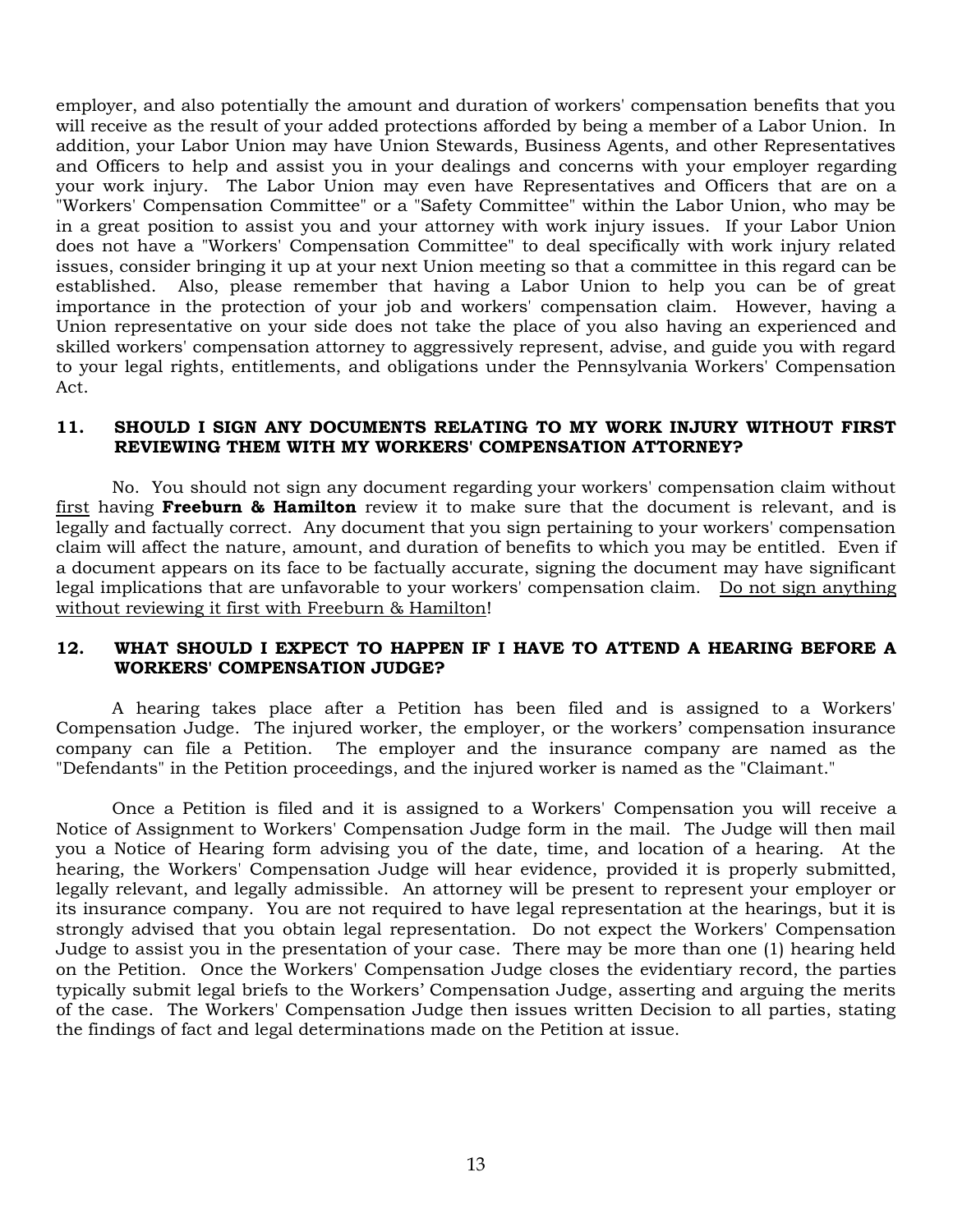### <span id="page-17-0"></span>VIII. **SETTLING A WORKERS' COMPENSATION CLAIM AND PREPARING FOR THE FUTURE**

Settlement of your workers' compensation claim is a major life decision.

#### **FREQUENTLY ASKED QUESTIONS ABOUT SETTLEMENT**

#### **1. IS MY EMPLOYER REQUIRED TO OFFER ME A LUMP SUM SETTLEMENT?**

No. Your employer/insurance company is not required to pay you a lump sum settlement, and you cannot force a settlement on them. Likewise, they cannot force a settlement on you.

However, in many cases, it is to the mutual benefit of the employer/insurance company and the injured worker to settle the workers' compensation claim. A settlement requires an initial determination that settlement is appropriate for your circumstances. A determination must be made whether to settle the entire claim or just the income loss portion, and preserving your rights to medical benefits. A determination must be made as to the appropriate amount of the settlement. A strategy must be devised to secure that amount. Numerous legal considerations and options must be taken into account. Failure to properly deal with all of the issues involved in settlement may have devastating, unexpected consequences. Settlement requires the skills of an experienced workers' compensation attorney.

The settlement agreement and its terms are finalized at a hearing before a Workers' Compensation Judge. The judge's role at the hearing is not to protect your rights or to decide whether the settlement is in your best interests. The judge is only there to make sure that there is a record to show that you stated that you understand the terms of the settlement.

### **2. IF I SETTLE MY CLAIM FOR A LUMP SUM PAYMENT, IS MY EMPLOYER STILL REQUIRED TO PAY FOR MY MEDICAL BILLS?**

Maybe. Settlement can be structured in many different ways. It is all a matter of negotiation and a matter of evaluation of what is reasonable given the facts of your workers' compensation claim and the legal issues involved. You need to be aware that the employer/insurance company is usually looking to settle the entire claim as a full and final settlement of all aspects of your workers' compensation clam, so that it does not have to pay you anything after the settlement. You should have a skilled workers' compensation attorney represent you in evaluating your claim, and pursuing your workers' compensation lump sum settlement for future compensation.

### **3. SHOULD I KEEP MY CLAIM OPEN, AND NOT SETTLE WITH MY EMPLOYER/INSURANCE COMPANY?**

It all depends on the very specific facts and legal issues involved in your workers' compensation claim. Don't rush into a settlement that is not in your best interest. Contact **Freeburn & Hamilton** to evaluate your claim and ensure that you are properly compensated in all respects for your work injuries.

#### **4. HOW CAN I BE SURE THAT THE AMOUNT OF MY SETTLEMENT IS APPROPRIATE AND NOT JUST A "QUICK SETTLEMENT?"**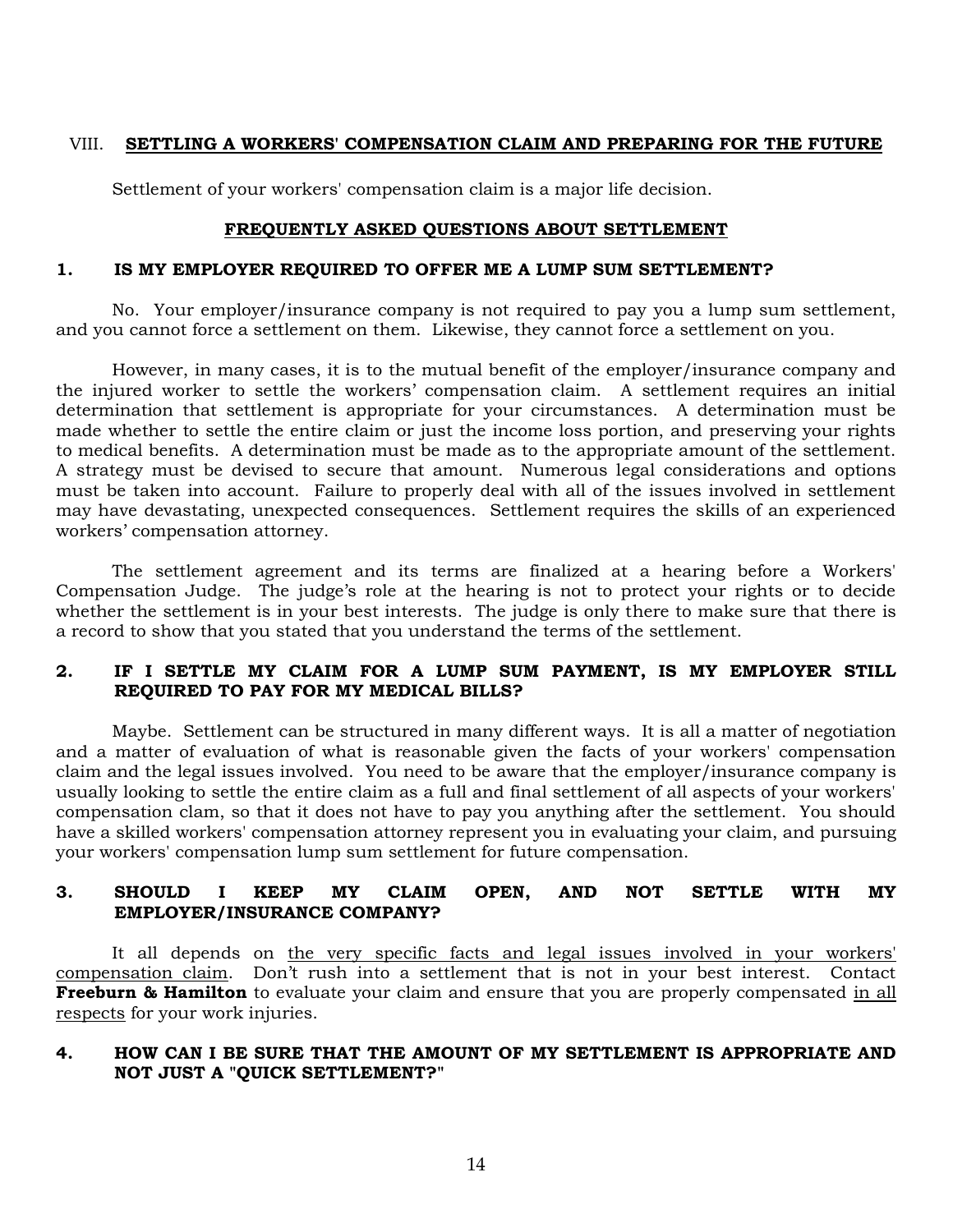There is only one (1) way that you can be sure - have a skilled workers' compensation attorney represent you in fully evaluating your claim, and pursuing and obtaining your workers' compensation lump sum settlement for future compensation.

#### **5. IS MY EMPLOYER REQUIRED TO PROVIDE ME WITH JOB RETRAINING?**

No. While some employers/insurance companies do provide injured workers with job retraining and/or placement, they are not legally required to provide such services. However, there are organizations that can help provide you with vocational retraining and/or placement to enable you to get back into the work force. "OVR" is the Pennsylvania Office of Vocational Rehabilitation, which is a State Agency within the Pennsylvania Department of Labor and Industry that helps injured workers with disabilities prepare for, start, and maintain a career if they are unable to return to their previous employment due to their disability. OVR has numerous offices located throughout Pennsylvania with a multitude of professional vocational rehabilitation counselors to assist injured workers in this regard. You should apply to OVR if you have a disability, and your disability causes you substantial problems in preparing for, getting, or maintaining a career.

To obtain assistance in this regard, call the district office responsible for the county in which you live. When you contact OVR, explain to an OVR staff person that you have a disability due to a work related injury and that you want assistance with getting back into the workforce.

#### IX. **LAWSUITS AND OTHER REMEDIES**

<span id="page-18-0"></span>In addition to your remedies under the Pennsylvania Workers' Compensation Act, there may be additional State and Federal remedies available to you to provide additional compensation to you for disability related to your work injuries.

#### **FREQUENTLY ASKED QUESTIONS ABOUT LAWSUITS AND OTHER REMEDIES**

#### **1. IF I AM A POLICE OFFICER, FIREFIGHTER, CORRECTION OFFICER, OR OTHER LAW ENFORCEMENT PERSONNEL EMPLOYED BY THE STATE OR ANY OF ITS COUNTIES OR MUNICIPALITIES, AND I AM INJURED IN THE PERFORMANCE OF MY DUTIES, AM I ENTITLED TO ANY ADDITIONAL RIGHTS AND COMPENSATION IN ADDITION TO MY WORKERS' COMPENSATION BENEFITS?**

Yes. The Heart and Lung Act provides that police officers, firefighters, correction officers, and other law enforcement personnel employed by the state or any of its counties or municipalities, who are injured in the performance of their duties, are entitled to receive their full salary during periods of temporary disability due to the injury. Since basic workers' compensation coverage generally provides for payment of only sixty six and two thirds percent (66 2/3%) of injured workers' pre injury salary, the Heart and Lung Act's provision of full salary to the disabled injured workers within these classifications is a major benefit which was intended to attract new police officers and firefighters to work in these dangerous positions. The Heart and Lung Act applies to all work injuries sustained by workers who are within the classifications stated above, and also provides a special presumption that diseases of the heart and lungs are causally related to the injured workers' employment for police officers and firefighters who have served for four (4) consecutive years or longer and have developed such conditions. Heart and Lung Act benefits cannot be terminated without a due process hearing, and since there is an interrelationship between the Pennsylvania Workers' Compensation Act and the Heart and Lung Act, what happens in the Workers' Compensation claim may have an effect on the injured workers' entitlement to Heart and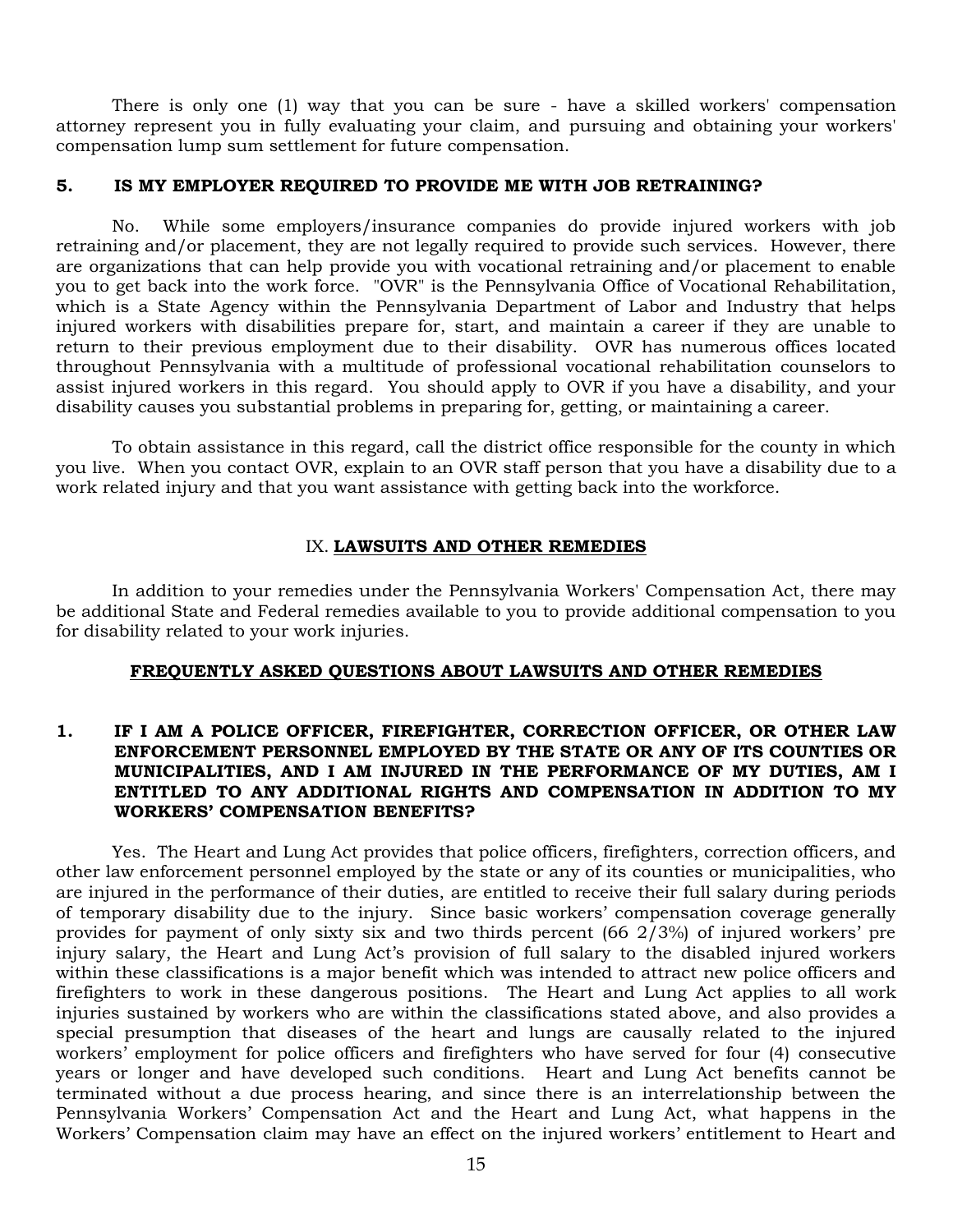Lung Act benefits, and vice versa. Accordingly, it is recommended that injured police officers, firefighters, correction officers, and other law enforcement personnel obtain representation from an attorney who is skilled in dealing with both Workers' Compensation and Heart and Lung Act matters.

#### **2. IF I AM AN EMPLOYEE OF A STATE PENAL OR CORRECTIONAL INSTITUTION UNDER THE BUREAU OF CORRECTIONS, OR AN EMPLOYEE OF A STATE MENTAL HOSPITAL OR YOUTH DEVELOPMENT CENTER UNDER THE DEPARTMENT OF PUBLIC WELFARE, AND I AM INJURED IN THE COURSE OF MY EMPLOYMENT BY AN INMATE OR ANY PERSON CONFINED IN SUCH AN INSTITUTION, AM I ENTITLED TO ANY ADDITIONAL RIGHTS AND COMPENSATION IN ADDITION TO MY WORKERS' COMPENSATION BENEFITS?**

Yes. Act 534/632 provides that employees of a State penal or correctional institution under the Bureau of Corrections, and employees of a State mental hospital or youth development center under the Department of Public Welfare, who are injured in the course of their employment by an inmate or any person confined in such an institution, are entitled to receive their full salary until they are able to return to work in such department, board, or institution at a salary equal to the salary earned at the time of the work injury. Since basic workers' compensation coverage generally provides for payment of only sixty six and two thirds percent (66 2/3%) of injured workers' pre injury salary, Act 534/632's provision of full salary to the disabled injured workers within these classifications is a major benefit which was intended to attract workers for these important and dangerous positions in State institutions. Act 534/632 benefits cannot be terminated without a due process hearing, and since there is an interrelationship between the Pennsylvania Workers' Compensation Act and Act 534/632, what happens in the Workers' Compensation claim may have an effect on the injured workers' entitlement to Act 534/632 benefits, and vice versa. Accordingly, it is recommended that injured employees of a State penal or correctional institution or State mental hospital or youth development center under the Department of Public Welfare obtain representation from an attorney who is skilled in dealing with both Workers' Compensation and Act 534/632 matters.

#### **3. IF I AM RECEIVING WORKERS' COMPENSATION WAGE LOSS BENEFITS, MAY I ALSO FILE FOR SOCIAL SECURITY DISABILITY BENEFITS?**

Yes. If your medical disability, including all disabilities, is severe enough to support a determination that you are disabled from all substantial gainful employment for a period of at least six (6) months, you may be entitled to Social Security Disability benefits from the Social Security Administration. The amount of Social Security Disability benefits to which you may be entitled will depend on the amount of other income you may have, including your workers' compensation wage loss benefits. However, your qualification for and receipt of Social Security Disability benefits will have no adverse effect on your workers' compensation claim, and you should not hesitate to apply at the Social Security Administration field office closest to your home. It is strongly recommended that you have legal representation in this regard. Workers' compensation attorneys regularly have many clients that qualify for both Social Security Disability benefits and workers' compensation benefits, and are therefore familiar with this process. **Freeburn & Hamilton** may be able to assist you in this regard.

#### **4. IS MY EMPLOYER REQUIRED TO COMPLY WITH THE AMERICANS WITH DISABILITIES ACT WITH REGARD TO MY WORK INJURIES?**

Yes, if certain requirements are met. The Americans with Disabilities Act ("ADA") aims to eliminate discrimination in the workplace against qualified individuals with disabilities, regardless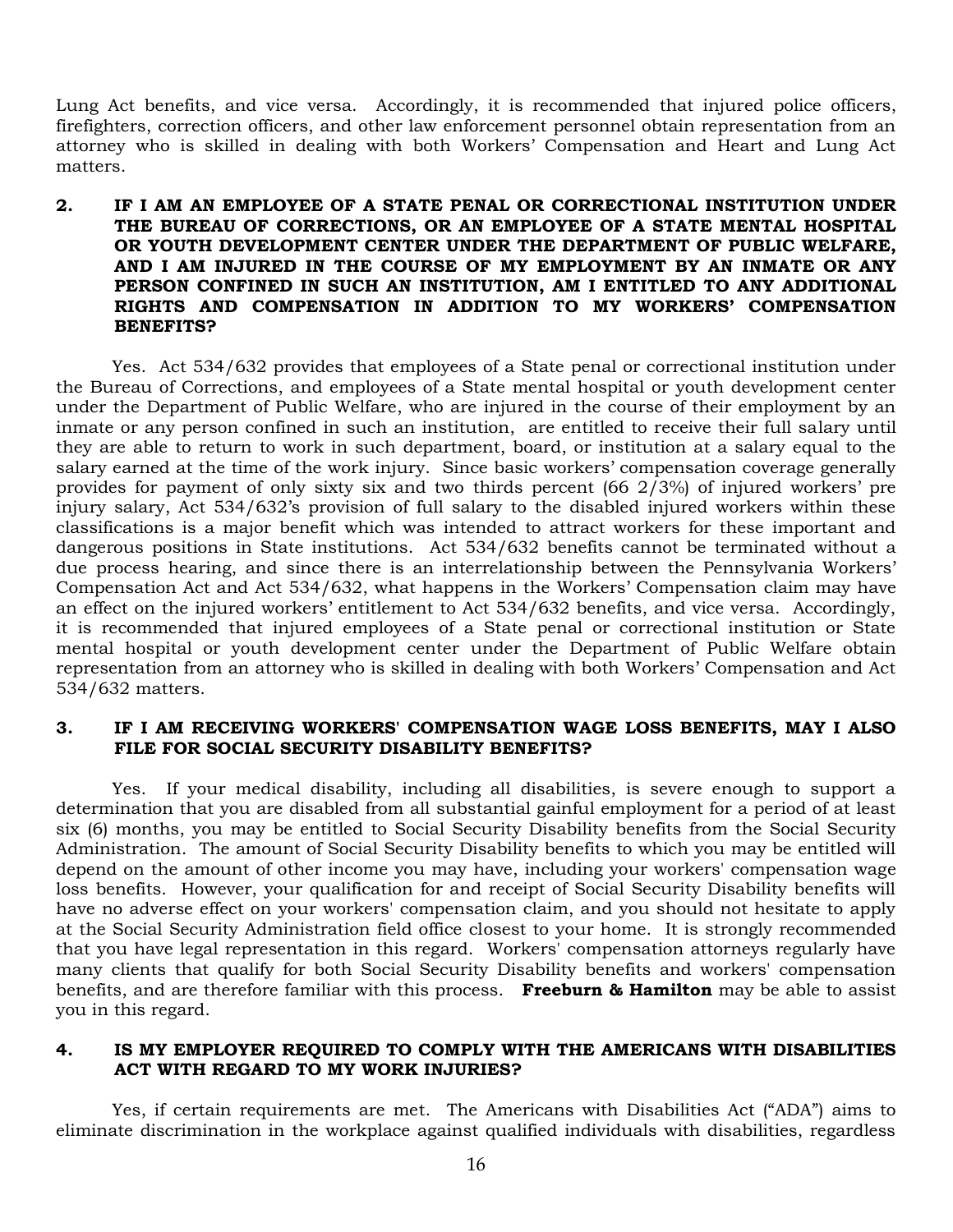of whether the disability was caused by a work injury. The ADA prohibits discrimination by employers, and also imposes additional obligations regarding the manner in which employers treat their workers. The employment protection provisions of the ADA apply to employers with fifteen (15) or more full time workers, and the ADA applies to private employers and government agencies. To be able to seek relief under the ADA, the worker must show that he or she is disabled in that the disability substantially limits one (1) or more of the major life activities (particularly work) of the individual. The worker must also show that he or she is able to do the essential functions of the job with or without a reasonable accommodation, and that the worker has suffered an unfavorable employment decision as the result of discrimination based on the worker's disability. The ADA provides remedies for victims of discrimination in this regard, including reinstatement, back and front pay, compensatory and punitive damages, and payment of attorney's fees.

#### **5. IS MY EMPLOYER REQUIRED TO COMPLY WITH THE FAMILY MEDICAL LEAVE ACT WITH REGARD TO MY WORK INJURIES?**

Yes, if certain requirements are met. The Family Medical Leave Act ("FMLA") requires covered employers to provide up to twelve (12) weeks of unpaid, job-protected leave to "eligible" workers for certain family and medical reasons. You are eligible if you have worked for a covered employer for at least one (1) year and for 1,250 hours over the previous twelve (12) months, and if your employer has at least fifty (50) workers within a seventy five (75) mile radius of your work site. At your or your employer's option, certain kinds of paid leave, including workers' compensation benefits may be substituted for unpaid leave. There are various requirements that must be met before a paid leave would be substituted for unpaid leave. For the duration of FMLA leave, the employer must maintain your health coverage under any "group health plan." Upon return from the FMLA leave, you should be restored to your original job or an equivalent job with equivalent pay, benefits, and other employment terms. The use of FMLA leave cannot result in the loss of any employment benefit that accrued before the start of your leave. FMLA also does not supersede any collective bargaining agreement that provides greater family or medical leave rights. The U.S. Department of Labor is authorized to investigate and resolve complaints of violations by the employers. In addition, you may bring a civil action against an employer for employer violations of FMLA.

#### **6. MAY MY EMPLOYER TERMINATE MY EMPLOYMENT, PUNISH ME, OR RETALIATE AGAINST ME FOR PURSUING A WORKERS' COMPENSATION CLAIM?**

No. Different rules may apply depending on the existence of an employment contract between a worker and employer, and the specific content of any such employment contract. Generally, an employer may not terminate your employment, punish you, or retaliate against you specifically for filing and pursuing a workers' compensation claim for injuries occurring in your employment. An employer who engages in such conduct may be subject to an unlawful discharge claim and/or other remedial action brought by the injured worker based on such employer conduct.

#### **7. DO I HAVE THE RIGHT TO SUE THIRD PARTIES FOR MY WORK INJURIES?**

Yes. Often times, an injury that occurs during the course of employment is the result of some negligence or wrongdoing by a third party. For example, if you are injured in an automobile accident, and a third party who is not your employer or co-employee is solely or partially at fault, you may have a right to claim and recover damages separate from your workers' compensation benefits. There are many examples of how a third party may be responsible for your work injuries and it is important to contact **Freeburn & Hamilton** to discuss your rights.